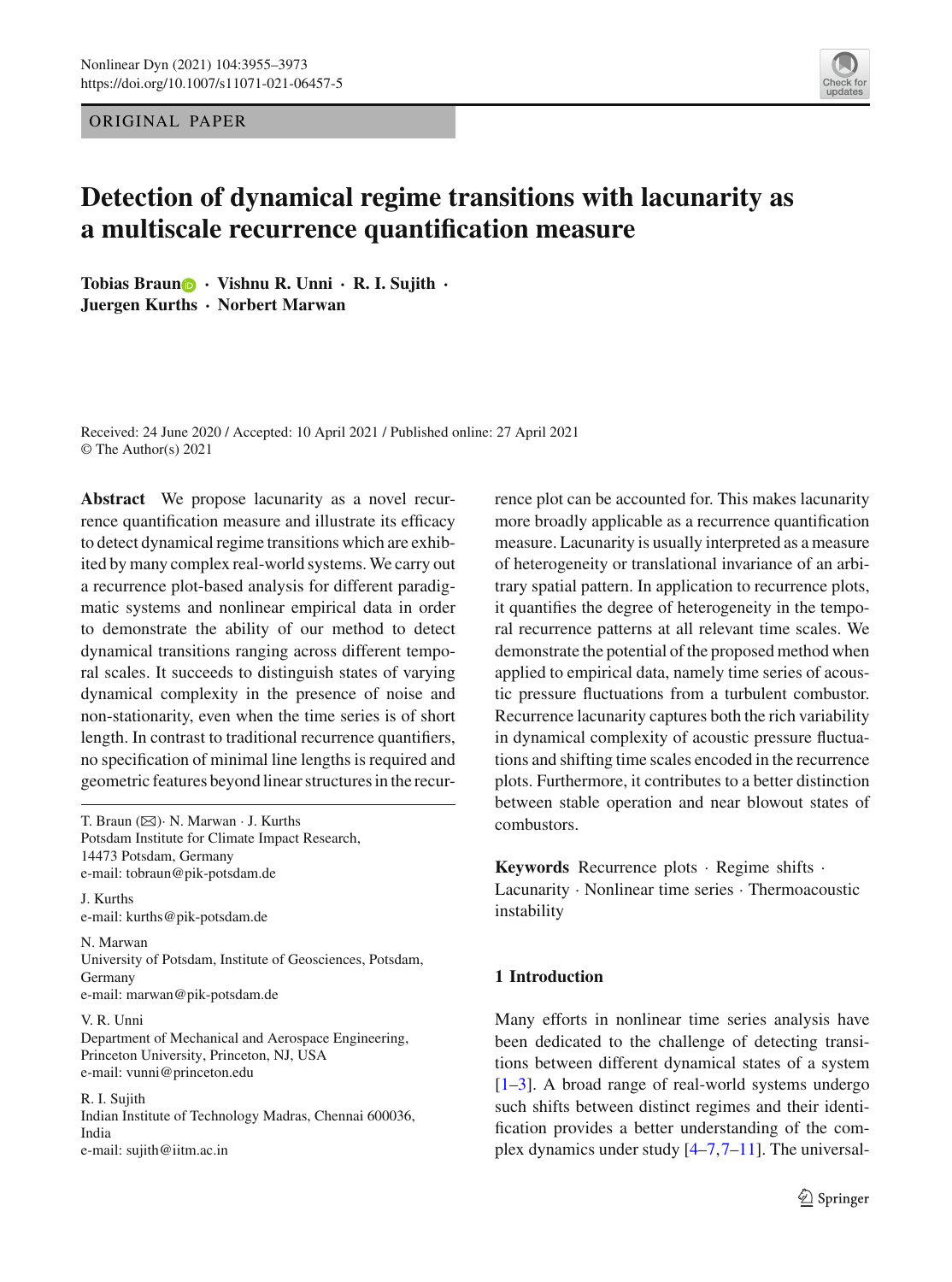ity of transitions between different dynamical states for a broad spectrum of different systems elucidates why applications have been widely dispersed among many disciplines. For instance, time series in earth sciences usually require sophisticated approaches to determine abrupt changes in the complex dynamics [\[5,](#page-16-5)[12](#page-16-6)[,13](#page-16-7)]. Regime shift detection has also gained popularity in analysis of EEG data [\[14](#page-16-8)], neuroscientific time series [\[15](#page-16-9)[,16\]](#page-16-10) and other medical research fields [\[17](#page-16-11)] where the identification of pathological regimes is crucial. Due to their complexity, financial and social time series offer interesting applications as well [\[18](#page-16-12)[–20](#page-16-13)].

Major challenges in detecting regime shifts in realworld data are often data related, e.g. by means of unevenly sampled [\[12](#page-16-6)], nonstationarity, noisy or short time series. In convenient cases, transitions are visible to the eye but usually, the exact localization of the occurring dynamic transition and, in particular, the identification of precursors poses a challenge. Segments of a time series may appear qualitatively similar at first glance but could turn out to show significantly different dynamical features. With respect to climate systems, multiple spatial and temporal scales can also hamper clear distinctions between variations in complexity of a time series. Even though regime transitions occur in a broad class of systems, data related peculiarities raise the need of a comprehensive box of tools rather than a single universal method.

In contrast to linear methods such as autocorrelation or power spectrum analysis, nonlinear techniques are able to uncover more subtle transitions in complex time series data. Multiple different approaches constitute the state-of-the-arts toolbox, ranging from complex networks [\[21](#page-16-14)], entropies [\[2\]](#page-16-15), detrended fluctuation analysis [\[22](#page-16-16)] or symbolic dynamics [\[23\]](#page-16-17). Since many empirical time series are univariate and no prior knowledge is accessible about the true dimensionality of the system, phase space reconstruction is a powerful approach to study the system's dynamics [\[2\]](#page-16-15). Approaches based on the phase space trajectory are closely related to the well-known Lyapunov exponents and have proven to be effective in classifying different dynamical states [\[7](#page-16-3)[,20](#page-16-13)].

Another technique with relatively low numerical effort is the analysis of nonlinear time series by *recurrence plots* (RPs) [\[24](#page-16-18)]. The basic idea behind this method relates back to the perspective that dynamical systems recur to states they have visited before [\[25](#page-16-19)]. As a representation of such recurrences, the binary recur-

rence matrix **R**<sub>*i*</sub> of a phase space trajectory  $\mathbf{x}_i \in \mathbb{R}^d$ indicates times where the system recurs to formerly visited states by 1s and all other times by 0s. It is widely used as a graphical tool but also allows for quantification of various dynamical aspects of the system under study. Since its first conception the method was successfully extended and applied to various real-world systems [\[26\]](#page-16-20). The detection of regime transitions has become a prototypical field of application for RPs since it enables us to analyse complex temporal patterns of nonlinear time series in a simplified fashion [\[27](#page-16-21)]. The majority of measures in recurrence quantification analysis (RQA) are based on black or white line structures in an RP. For instance, diagonal lines resemble parallel segments of the phase space trajectory and thus entail a degree of predictability. Approaches to capture more complex features in RPs beyond the reductionist approach of measuring line lengths have been conceived [\[9](#page-16-22)[,28](#page-17-0)], e.g. by allowing for the entirety of possible permutations of recurrences in small submatrices. This leads to the observation that the variety of distinct microstates in deterministic and stochastic systems occupies only a fraction of the possible permutations, yielding lower entropy values. Even though this technique generally shows good robustness and does not require specification of minimum line lengths, such an approach is limited to the information captured by small submatrices on a restricted local level. We propose a method where recurrences are also evaluated regardless of their exact orientation in the recurrence matrix, but with a surplus quantification of the scaling from the smallest to the largest possible submatrices. This can be achieved by not analysing the permutations of recurrences but by the statistics of their locally determined count.

To this extent, we make use of a measure called *lacunarity* [\[29](#page-17-1)[,30](#page-17-2)]. Traditionally, it has been applied to quantify complex spatial patterns. Perhaps, the clearest interpretation of lacunarity is that it quantifies the degree of heterogeneity of the studied pattern. Often, it is applied in the context of distinguishing fractal patterns [\[31](#page-17-3)] because objects of same fractal dimensionality can still exhibit different degrees of heterogeneity. As a rule of thumb, patterns with larger gaps yield higher values of lacunarity. Beyond this straightforward interpretation, it classifies patterns with respect to their deviation from translational invariance [\[31](#page-17-3)]. This highlights its applicability as a measure of heterogeneity. Characterizing the heterogeneity of RPs on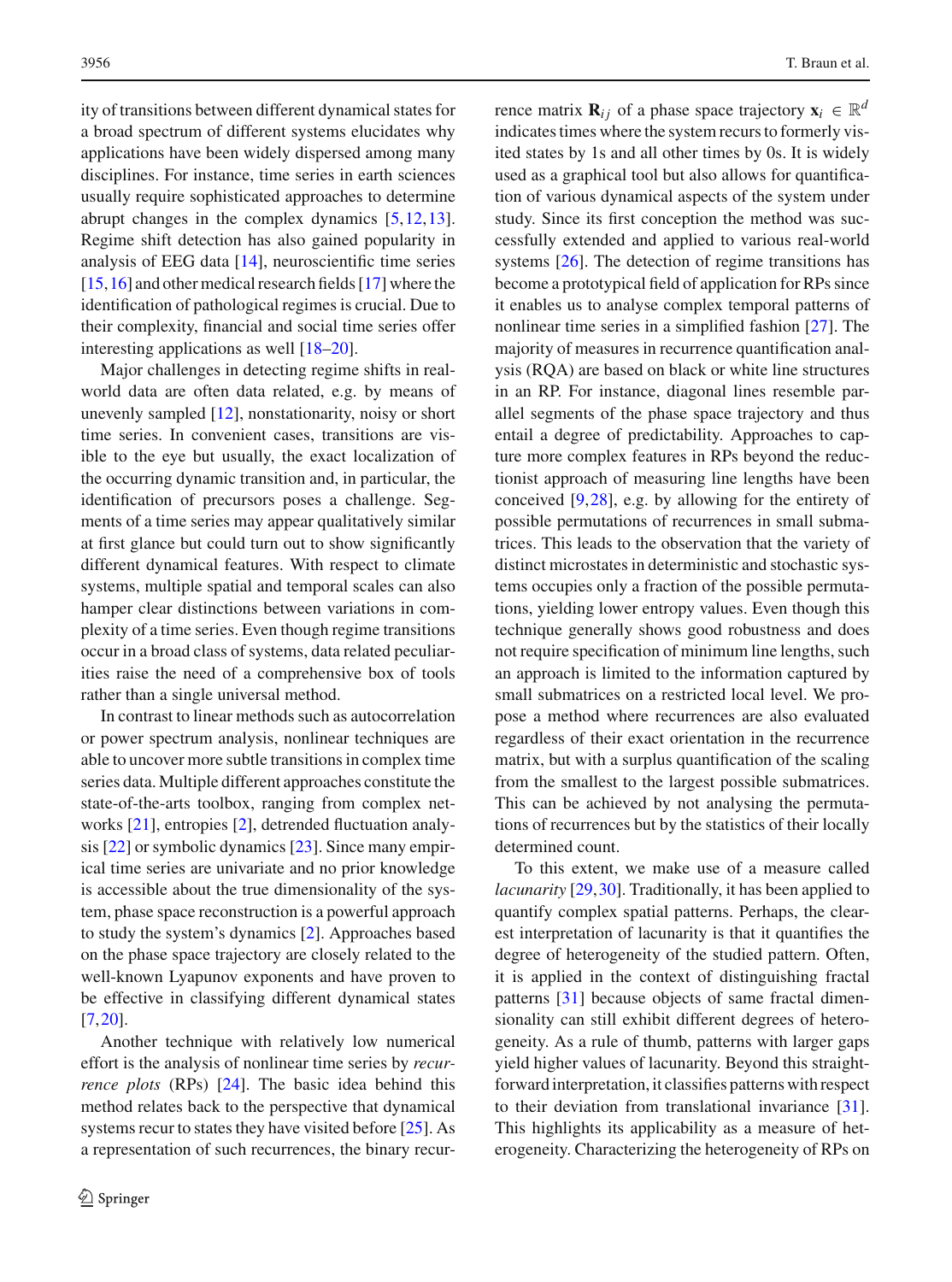different temporal scales using lacunarity yields meaningful information about the complexity of the underlying time series. Besides, heterogeneity has already been considered as a quantifier to analyse recurrence networks [\[32](#page-17-4)]. Lacunarity has successfully been applied to various systems ranging from characterizations of the scaling properties of the Amazon rainforest [\[33\]](#page-17-5) and urban areas [\[34\]](#page-17-6) to heterogeneous patterns in bone structures [\[35](#page-17-7)] and stellar mass distributions [\[36](#page-17-8)]. It is also a popular tool in Neuroscience [\[37](#page-17-9)]. To our best knowledge, it has not yet been applied to RPs. Combining both approaches as a powerful tool to detect dynamical regime shifts is the main contribution of this work. In order to demonstrate the scope of the developed methodology, we showcase applications to both paradigmatic systems and nonlinear empirical time series.

This work is organized as follows: in Sect. [2](#page-2-0) we introduce our methodology by briefly summarizing the RP technique and describing the computation of lacunarity by a box-counting algorithm. In this context, we give a brief dynamical interpretation of our method. Subsequently, we study results for synthetic data from three paradigmatic systems in Sect. [3,](#page-6-0) namely the Logistic Map, the Roessler system and a bistable noise-driven system. The robustness of our method against noise and short time series length is examined. Finally, we provide first evidence that the proposed method is capable of detecting regime transitions in complex empirical time series. In Sect. [4,](#page-11-0) we identify known dynamical states in time series of acoustic pressure in a turbulent combustor [\[38\]](#page-17-10) and attempt to illustrate the distinction between two dynamically similar but practically contrary regimes. We conclude our findings in Sect. [5.](#page-15-0)

#### <span id="page-2-0"></span>**2 Methodology**

First, we introduce recurrence plots in Sect. [2.1](#page-2-1) and briefly revise traditional recurrence quantification analysis. Afterwards, we define lacunarity and present detailed information for its application to RPs in Sect. [2.2.](#page-3-0) To gain a more profound understanding of the proposed method, we discuss its dynamical interpretation for the phase space trajectory.

#### <span id="page-2-1"></span>2.1 Recurrence analysis

Many real-world systems show a tendency to recur to states they have visited before. Such information can be captured by a two-dimensional visualization that may yield striking patterns which resemble the recurrences at all time instances of the time series. By studying regularities in such recurrence patterns, rich information can be obtained on the dynamics of the underlying system that go beyond the scope of linear statistical methods of time series analysis such as autocorrelation functions. In particular, different quantification measures of the visual representation prove powerful in classifying differing systems, detecting nonlinear correlations and identifying dynamical regime transitions. The basic concept can be outlined by defining the recurrence matrix

$$
\mathbf{R}_{ij} = \begin{cases} 1 \text{ if } ||\mathbf{x}_i - \mathbf{x}_j|| \le \epsilon \\ 0 \text{ if } ||\mathbf{x}_i - \mathbf{x}_j|| > \epsilon \end{cases}
$$
(1)

with a time series **x** at two arbitrary times *i* and *j* and a suitable norm  $\|\cdot\|$ . The vicinity threshold  $\epsilon$  needs to be fixed with respect to the distances of time series values such that a meaningful expression of recurrences is obtained. A popular approach to do so is, for example, to choose a value which entails a fixed recurrence rate for the RP [\[27\]](#page-16-21). The resulting visual representation of a recurrence matrix is a binary image of black and white dots from which temporal patterns can be inspected. For higher dimensional systems, recurrence analysis needs to be based on a phase space representation of the time series as a trajectory in *d* -dimensional space. Despite the fact that the dimension of the regarded system is often unknown, Takens' theorem [\[39](#page-17-11)] ensures that a time–delay embedding can be found that gives an appropriate phase space reconstruction. To this extent, an embedding delay is often specified prior to fixing the optimal embedding dimension for the system. We will apply the broadly used mutual information criterion and the False Nearest Neighbours (FNN) method  $[40, 41]$  $[40, 41]$  to estimate both parameters.

For many systems, RPs have been successfully applied to reveal a high degree of complexity both in terms of nonlinear dynamics and stochastic fluctuations [\[27\]](#page-16-21). In the detection of regime transitions, a reliable quantifier that yields an unambiguous distinction of dynamical regimes is generally required. Traditional complexity indicators such as Lyapunov Exponents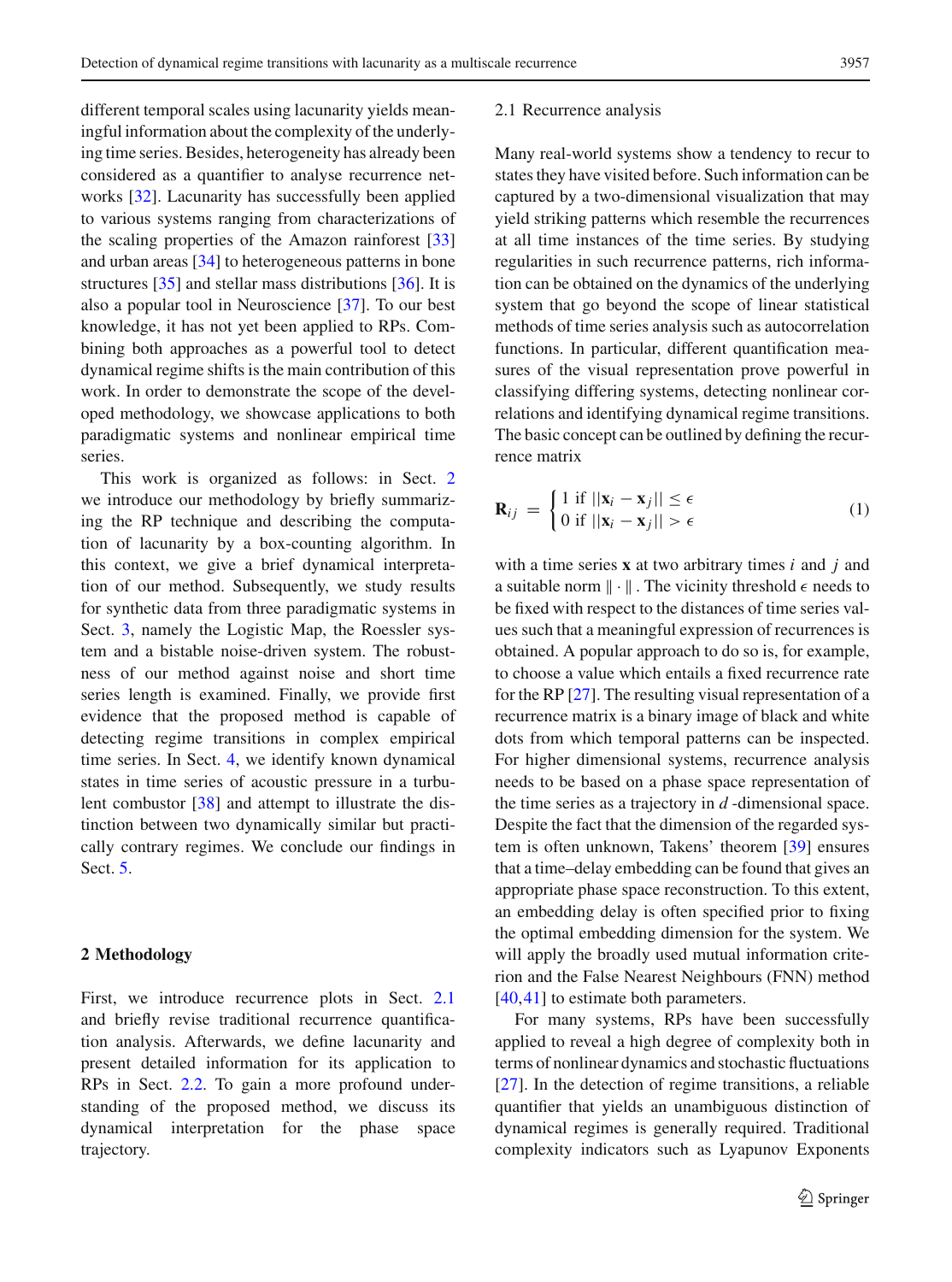[\[42\]](#page-17-14) are not always robust against noise and require rather long time series. They are also often not able to capture the relevant time scales of the system's shifting dynamics which is particularly important for systems with multiple characteristic time scales. Yet, such information is contained in RPs and can be uncovered using recurrence quantification measures [\[43\]](#page-17-15). Most of them are based on the statistical distribution of line structures in RPs. For instance, diagonal lines of certain length indicate a similar evolution of different segments of a time series. A popular quantification of an RP based on diagonal lines is defined as the fraction of lines that exceed some specified minimal line length. As it quantifies the degree of determinism in a time series, it is referred to as DET. Vertical lines indicate that the system is trapped in a certain phase space region for subsequent times. White vertical gaps indicate transitions between different phase space regions while black square-like structures point at time intervals in which the system remains confined in a small region of the phase space. If such patterns reoccur with statistical significance, they uncover regularities of the time series and may yield characteristic recurrence time scales. Line-based recurrence measures have been applied to a diversity of complex real-world systems as complexity measures to uncover transitions [\[27](#page-16-21)]. Yet, different embedding parameters can yield varying results and edge effects as well as high sampling rates might result in spurious quantifications [\[44](#page-17-16)], thus requiring corrections [\[45](#page-17-17)]. On top of that, the application of line-based RQA measures is limited to systems that do not show more complex recurring patterns which are referred to as microstates of an RP [\[28](#page-17-0)]. Related complexity measures that go beyond this scope have shown that they can have superior performance [\[9,](#page-16-22)[20\]](#page-16-13). In this work, will put forward a novel RQA measure that characterizes the heterogenity of an RP and is not based on certain microstructures.

#### <span id="page-3-0"></span>2.2 Recurrence lacunarity

Lacunarity is often illustrated as a measure of 'gappiness' or as a property that can characterize the heterogeneity of a spatial pattern. It was introduced to distinguish between different fractal patterns of equivalent fractal dimensionality. However, its scope goes beyond the distinction of fractal structures. More formally, we can regard it as a measure of deviance of a pattern from translational homogeneity [\[30,](#page-17-2)[46\]](#page-17-18). As lacunarity is usually derived for different spatial scales, it is possible to identify a certain scale above which a pattern is translational invariant and below which it is too heterogenous to be regarded as such.

Methods to calculate lacunarity for empirical patterns are often based on box-counting algorithms [\[47\]](#page-17-19) similar to those used in estimating fractal dimensionality of a pattern. Essentially, a grid is applied to the studied pattern and pixels in each box are counted. The specific algorithm to compute lacunarity for RPs is summarized in algorithmic form below. Even though box-counting algorithms can also be modified so that an analysis of grayscale- [\[48](#page-17-20)] or RGB–encoded [\[49\]](#page-17-21) patterns is possible, in application to RPs a basic algorithm for binary patterns suffices. The quantity that enables us to analyse scaling properties of a complex pattern is the size of boxes on the applied grid. Given an RP as a  $T \times T$  –matrix and a fixed box size w, the mass M of each box is obtained by counting the black pixels inside the box. This results in a mass distribution  $P_w(M)$  for all *N* boxes. From this distribution, we compute the moments

$$
Z^{(q)}(w) = \sum_{M} M^{q} P_{w}(M) . \qquad (2)
$$

In the definition of lacunarity  $\Lambda$ , only the first and the second moments  $Z^{(1,2)}$  are considered:

$$
\tilde{\Lambda}(w) = \frac{Z^{(2)}(w)}{\left[Z^{(1)}(w)\right]^2} = 1 + \frac{\sigma^2(w)}{\mu^2(w)}\tag{3}
$$

with mean  $\mu$  and standard deviation  $\sigma$ . To have a measure in [0, 1], we normalize lacunarity by also computing the lacunarity  $\tilde{\Lambda}^{\dagger}$  of the complement of the set (1s replaced by 0s and *vice versa*). Consequently, we define it as

<span id="page-3-1"></span>
$$
\Lambda(w) = 2 - \left(\frac{1}{\tilde{\Lambda}(w)} + \frac{1}{\tilde{\Lambda}^{\dagger}(w)}\right). \tag{4}
$$

This refined definition of lacunarity also enhances the detection of significant gap sizes compared to eq. (3) and is thus prefered [\[35](#page-17-7)]. Various box-counting methods beyond the basic approach employed in this work are known (e.g. gliding box-counting [\[50\]](#page-17-22)) and generalized versions exist (e.g. for multifractal data [\[51\]](#page-17-23)). The often used standard gliding box approach results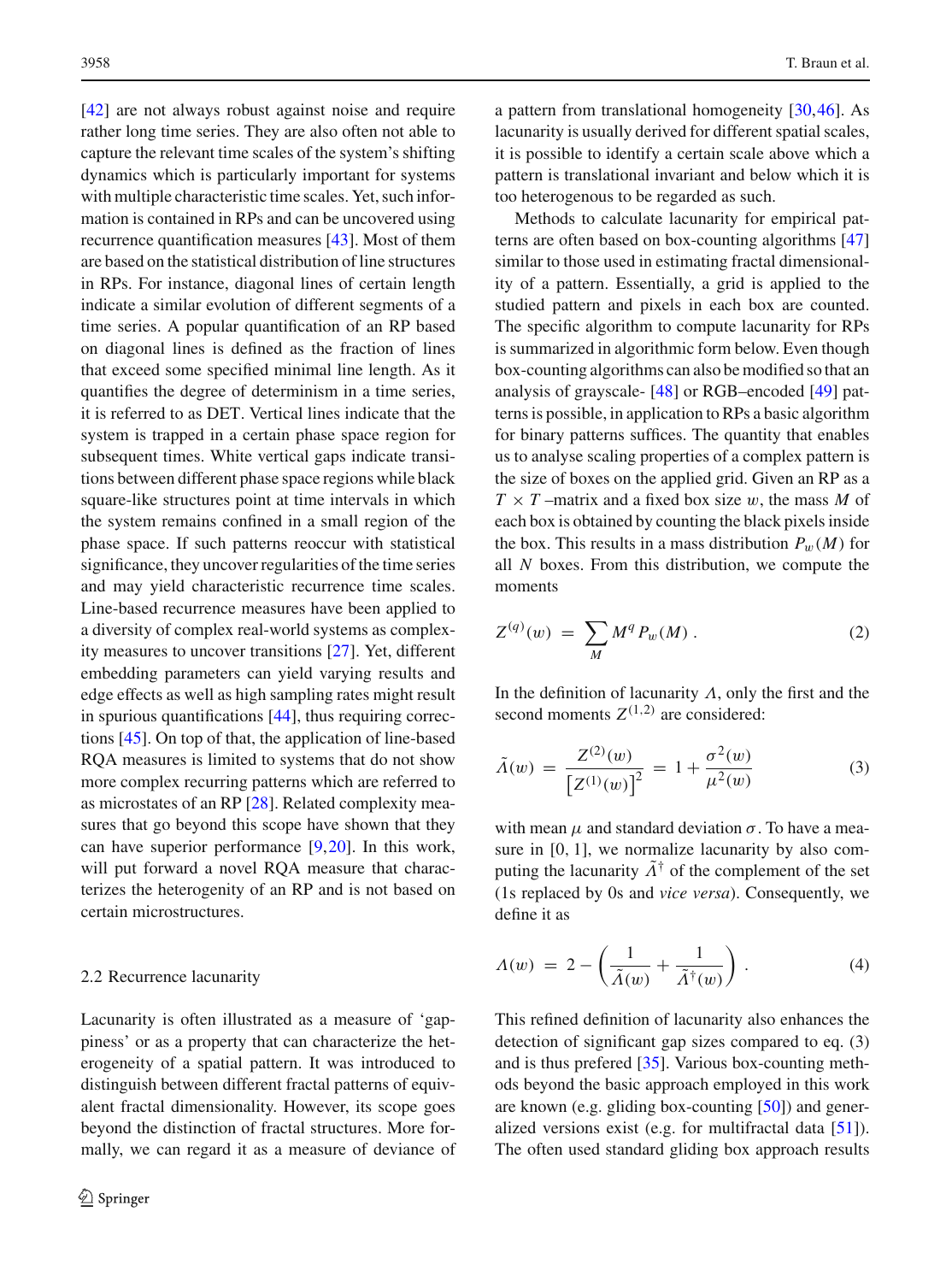in a higher number of boxes but is also known to cause biased values due to edge effects [\[52\]](#page-17-24). Note that in any case, minimum and maximum box size have to be chosen based on the time series length.

#### **Algorithm 1** Recurrence Lacunarity

- 1: **if** embedding required **then**
- 2: Choose  $d$ ,  $\tau$  and embedd time series
- 3: **end if**
- 4: Compute RP  $\underline{R}$  with specified vicinity threshold  $\epsilon$
- 5: **for** box width  $\overline{w} = 2, 3... \ll T$  **do**
- 6: Split  $(T \times T)$ -matrix <u>*R*</u> into  $N = \lfloor T/w \rfloor \times \lfloor T/w \rfloor$  disjunct boxes
- 7: **for** each box  $b_w^{(i,j)}$  **do**
- 8: Count recurrences:  $M = \sum_{i',j'}^{i,j} \delta(\underline{\underline{R}}_{i'j'} 1)$
- 9: **end for**
- 10: Compute normalized lacunarity  $\Lambda$  for fixed w from eq.  $(2-4)$
- 11: Apply *bootstrap* by randomly drawing sufficient number of boxes  $b_w^{(i,j)}$  for significance testing
- 12: **if**  $T\%w \neq 0$  then

| 13: | <b>repeat</b> iteration with varied grid position |  |  |  |  |
|-----|---------------------------------------------------|--|--|--|--|
|-----|---------------------------------------------------|--|--|--|--|

- 14: **until** robustness ensured
- 15: **end if** 16: **end for**

In the application of lacunarity to RPs, we refer to it as *recurrence lacunarity* (RL). In view of RPs, black pixels are equivalent to recurrences of a trajectory in reconstructed phase space. Thus, we are effectively carrying out an analysis of local (in a temporal sense) recurrence statistics and quantification of local variations. This is essentially implemented via the computation of variance of recurrence points contained in boxes which are located at different positions in the RP. An extension to higher statistical moments is also conceivable [\[53](#page-17-25)]. Our approach circumvents the necessity of defining any sort of microstate and is not restricted to the usual statistical analysis of line structures in the RP. The scaling (sucessive increasing of time intervals) is expected to pinpoint relevant temporal scales related to average recurrence times and quasi-periodicities. This is confirmed by the displayed recurrence lacunarity curves in Fig. [2](#page-6-1) from which some will be studied in more detail in Sect. [3.](#page-6-0) Figure [1](#page-5-0) shows examples of RPs of systems that show fundamentally different dynamics. While a white noise process entails an RP with randomly distributed black dots, a Logistic Map in the chaotic regime  $(r = 3.9)$  still results in some local structures such that RL is higher for almost all  $w$ , resembling higher complexity. A Roessler system in the periodic regime generates well pronounced lines corresponding to deterministic periodic dynamics. As expected, the characteristic width between the lines is captured in the variation of RL as a local minimum (left dotted circle) since for boxes of the same size, homogeneity is enhanced. The second visible minimum (right dotted circle) is located at twice the period of the time series. Stochastic signals such as an AR(2)– process and Multifractal Gaussian Noise (MFGN) [\[54\]](#page-17-26) yield a higher degree of complexity in terms of low translational invariance of the corresponding RPs. Both the MFGN and the bistable noise-driven system (see sect. [3.3\)](#page-10-0) time series have a visible periodic modulation which is resembled by the distinct gap sizes in the respective RPs. For the former time series, RL sharply drops when w reaches the gap size. For the latter, the stochastic component results in slight variations of the gap size but still, RL captures them as a local minimum at  $w \approx 10^2$ .

#### *2.2.1 Dynamical interpretation*

As standard RQA measures are based on line structures in the RP, they have clear interpretations in terms of the phase space trajectory and their relationships to dynamical invariants (such as Lyapunov exponents and Renyi entropy) are well established [\[27](#page-16-21)]. These questions also arise for RL. Picking a box within an RP and deriving some related statistics can be interpreted as sampling two segments of a phase space trajectory. If we denote the starting point of the first trajectory by *i* and the second by *j*, the lower left corner of the box is located at  $(i, j)$  and its upper right corner at  $(i + w, j + w)$ . The number  $M_{i,j}$  of recurrences contained in the box characterizes the similarity between the two trajectory segments by means of their recurrences. For fixed  $\epsilon$ , these are equivalent to the number of contained phase space vectors that are nearest neighbours by means of a low distance in phase space. Figure [3](#page-8-0) illustrates the relation between box-counting of recurrences and the phase space trajectory based on the Roessler attractor as a paradigmatic example (see Sect. [3.2](#page-9-0) ). RL quantifies the heterogeneity of recurrent temporal patterns representing different segments of the phase space trajectory. For increasing length of trajectory segments (from right to left in Fig. [3\)](#page-8-0), their recurrence as well as their divergence can be captured by means of recurrence patterns encoded in the RP. Apart from the dynamical interpretation, it is an open question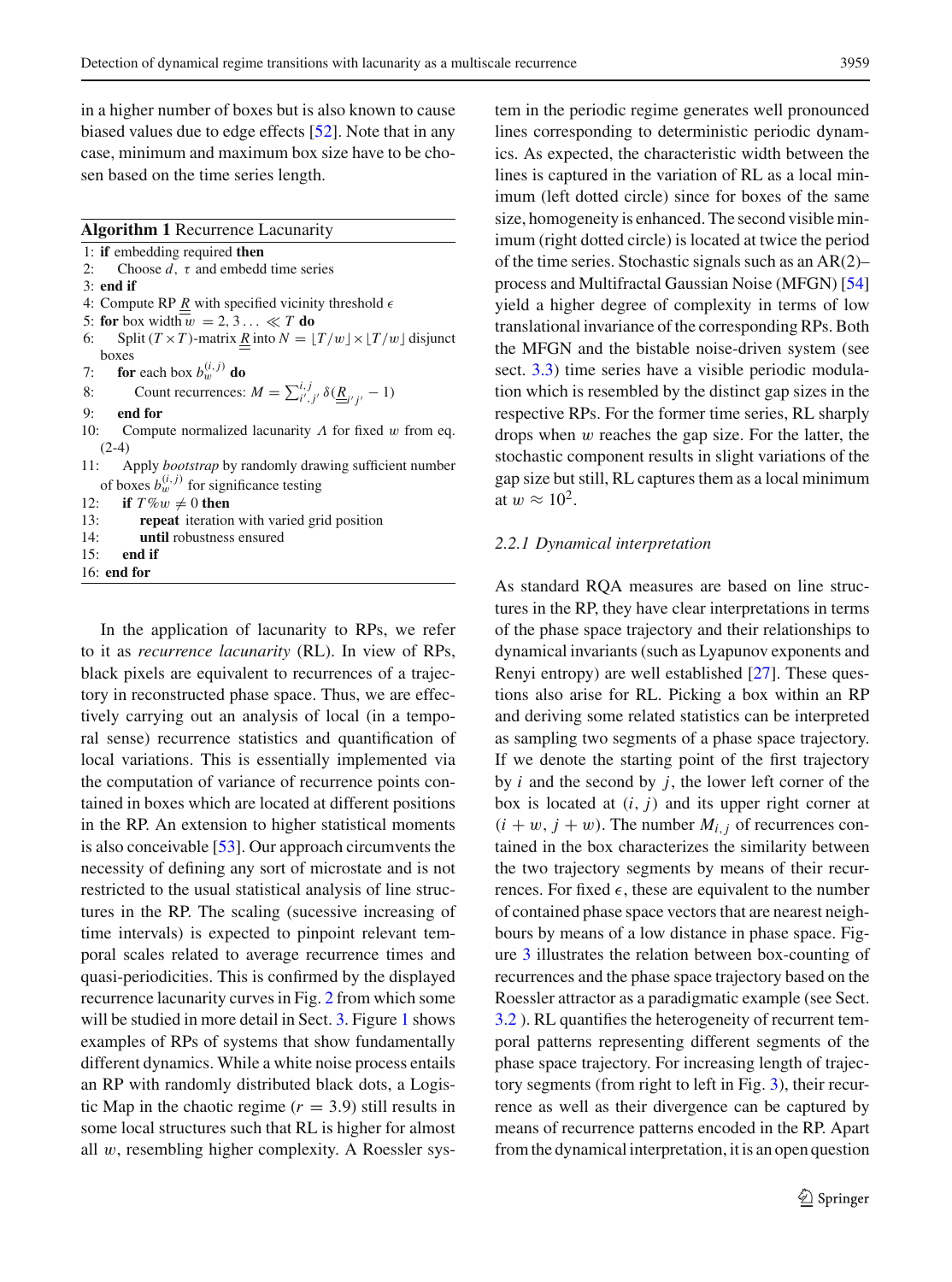

<span id="page-5-0"></span>**Fig. 1** Recurrence plots for time series of different deterministic and stochastic systems

how fractality of RPs is related to self-similarity in the underlying time series or the attractor [\[55](#page-17-27)]. As a general conception, the very basic structures of RPs such as diagonal lines, vertical lines and blocks show some resemblance to typical 1- and 2-dimensional fractals like the Cantor set or the Sierpinski carpet [\[56\]](#page-17-28). Selfsimilarity by definition arises from the spatial recurrence of patterns [\[57\]](#page-17-29). Even though ideal monofractal patterns cannot be expected to occur in a pure fashion in RPs, some degree of self-similarity appears intuitive: small-scale recurring patterns often constitute the correlations on longer time scales which resembles what is displayed in an RP. Self-similarity over some range of box sizes applied to an RP could thus be interpreted as a similar tendency to recur to formerly visited states regardless of the respective time scale. On top of that, it is known that geometrical quantities computed from recurrence networks show relations to the phase space dimension and exhibit fractal scaling properties [\[58](#page-17-30)]. This ultimately raises the question whether there is a direct relation of RPs fractality to the degree of fractality of the time series and the attractor. This should be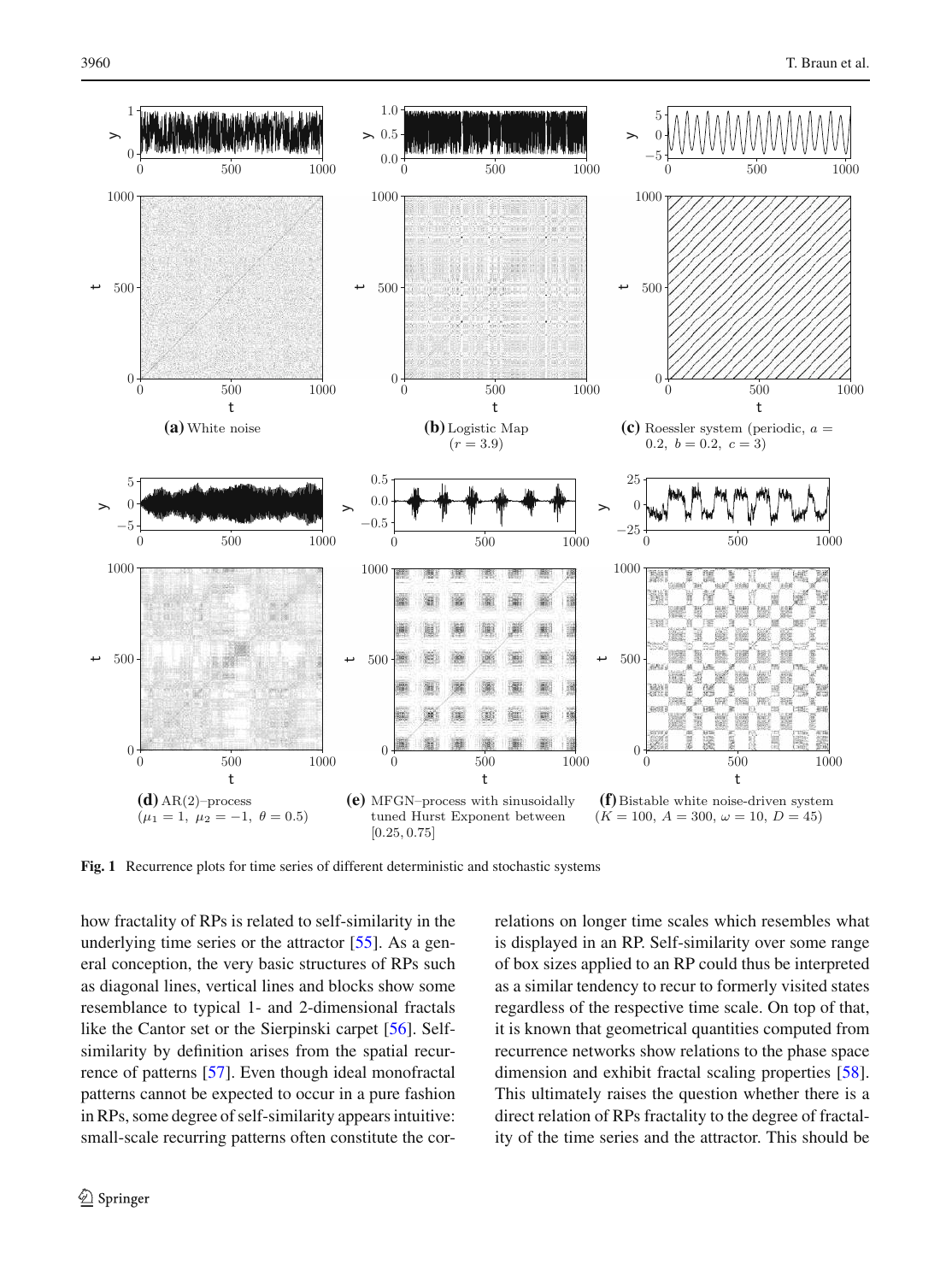

<span id="page-6-1"></span>**Fig. 2** Recurrence lacunarity curves  $\Lambda(w)$  in doublelogarithmic plot, corresponding to displayed RPs in Fig. [1](#page-5-0)

explored in more detail in a future study and is beyond the scope of this work.

#### <span id="page-6-0"></span>**3 Dynamical transitions in synthetic data**

We demonstrate the ability of RL to capture different kinds of regime shifts by its application to model data from different dynamical systems (Table [1\)](#page-7-0). These systems cover some of the important aspects that need to be accounted for if transitions in real data should be identified. In Sect. [3.1,](#page-6-2) we study transitions between chaotic and periodic dynamics for the Logistic Map. In Sect. [3.2,](#page-9-0) transitions in the Roessler System as a three-dimensional continuous system are analysed. A bistable noise-driven stochastic process is examined in Sect. [3.3](#page-10-0) in order to demonstrate the ability of our approach to uncover rather subtle transitions. Finally, we examine an experimental dynamical systems in Sect. [4.](#page-11-0)

RPs reveal various structures [\[28](#page-17-0)] on a broad range of time scales. RL captures these by means of variations in the characteristics of the power law scaling of RL with  $w$ . We will visualize this by showing the variation of the power law for each of the systems and refer to it as the *RL curve*. Moreover, we characterize the scaling of RL curves by computing the slope  $\alpha$  of log $\Lambda$ against logw by linear regression. Note that if multiple scaling regions coexist for one RP, a single slope will yield ambiguous results and other indicators should be chosen (e.g. the regression error).

Complexity measures indicate transitions by changing to significantly high or low values. In order to assess significance, we apply the following bootstrapping method that entails confidence intervals: we draw a random sample (with repetitions) from all boxes the RP was divided into and derive RL only from this sample (see Algorithm 1). This resampling procedure is repeated *N* times to obtain a distribution of RL values that jitter around the true value. The 5%/95% – quantiles characterize the width of this distribution and are used as confidence bounds. Similar approches are usually employed with other complexity measures [\[59](#page-17-31)[–61\]](#page-17-32). In most applications, confidence bounds should reflect significance equally sufficient for all values obtained for the respective complexity measure (i.e. for each configuration of the parameters that control regime transitions). In our case, this consequently raises the question whether to sample from the global or local distribution of box counts. In the local case, box counts for a single window are used to compute confidence bounds whereas in the global case, box counts from all windows are joined. In both cases, the calculation of quantiles is performed such that only a single parameter-independent value is obtained, yielding horizontal lines that indicate the separation between 'regular' dynamics and dynamical transitions. Extensive comparative analysis of the resulting confidence bounds indicates that the latter approach yields more convincing results for the studied systems. Bootstrapping from the global box-count distribution generally yields more narrow bounds that seem to overestimate the true number of regime shifts. Consequently, for an underlying series of length *T* , we obtain *T* locally bootstrapped RL distributions of size *N* from which we compute 95% – confidence bounds.

#### <span id="page-6-2"></span>3.1 Logistic map

As a first paradigmatic example, we employ the Logistic Map [\[62](#page-17-33)] as a system that is well-known to produce pronounced transitions between periodic, chaotic and laminar behaviour. The variation of the parameter *r* introduces bifurcations between regimes of different complexity as displayed in Fig. [3.](#page-8-0) While increasing *r* entails a tendency of less predictability, windows of periodic dynamics arise in between. For each parameter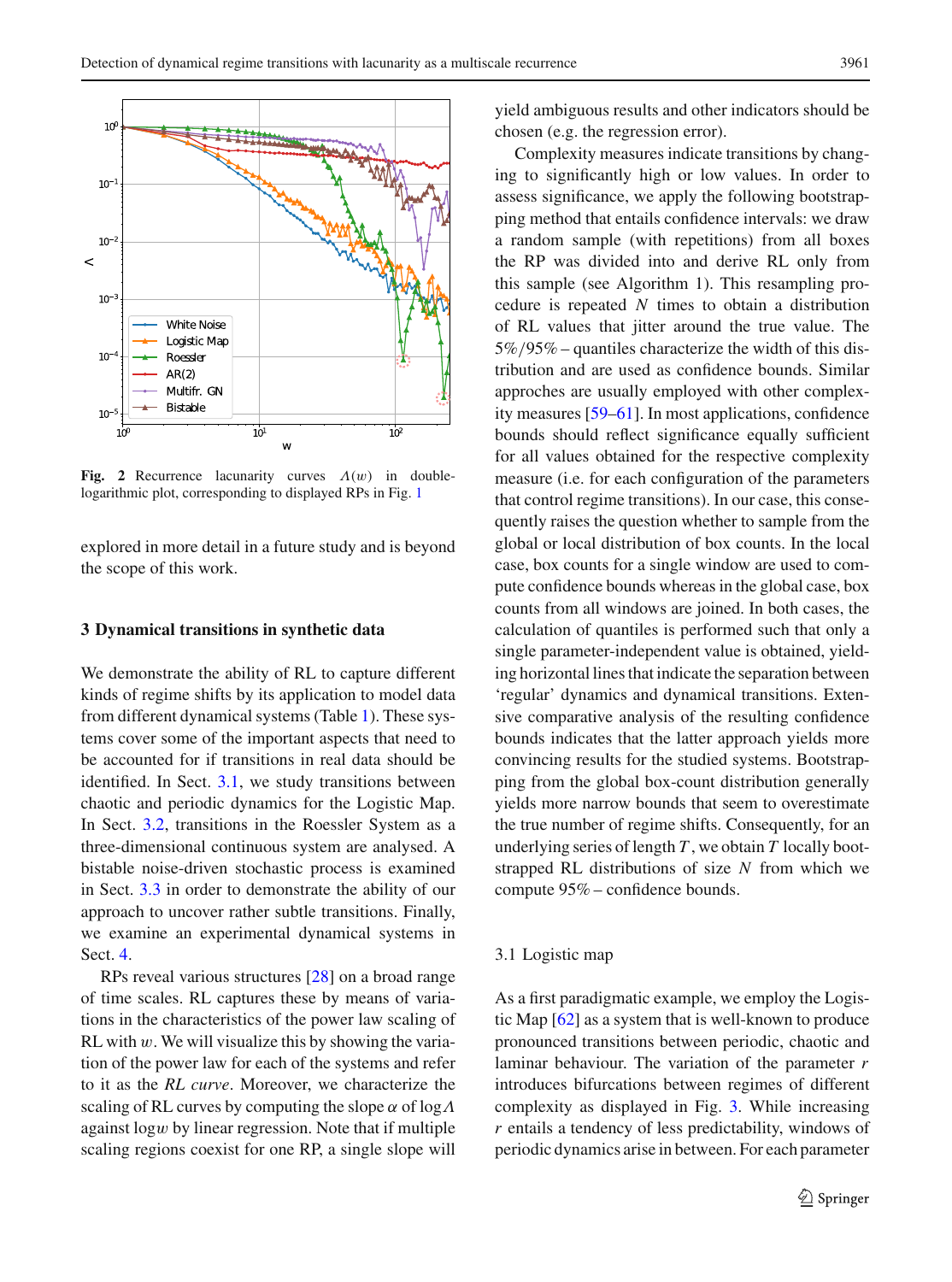<span id="page-7-0"></span>

| transition parameters and delay-embedding parameters |                       | Table 1 Overview of studied systems for detecting dynamical regime shifts. The systems are distinguished based on their exhibited dynamical regimes, underlying equations, |                     |                        |
|------------------------------------------------------|-----------------------|----------------------------------------------------------------------------------------------------------------------------------------------------------------------------|---------------------|------------------------|
| System                                               | Dynamical regimes     | Equations                                                                                                                                                                  | Param.              | Embedding              |
| Logistic Map                                         | deterministic/chaotic | $x_{n+1} = rx_n(1 - x_n)$ , $r \in [3.5, 3.95]$                                                                                                                            |                     |                        |
| Roessler                                             | deterministic/chaotic | $\dot{x}(t) = -(y(t) + z(t))$ , $a = 0.2$                                                                                                                                  |                     | $d=3,$                 |
|                                                      |                       | $\dot{y}(t) = x(t) + ay(t)$ , $b = 0.2$                                                                                                                                    |                     | $\tau/\Delta t = 18$   |
|                                                      |                       | $\dot{z}(t) = b + (x(t) - c)z(t)$ , $c \in [2, 10]$                                                                                                                        |                     |                        |
| Bistable noise-driven                                | determ./stochastic    | $\dot{x}(t) = [K(x(t) - x^3(t))] + A \cos \omega t] + D\xi(t)$<br>$(K = 100, A = 320)$                                                                                     | $\omega, D$         |                        |
| Thermoacoustic combustor                             | mental<br>experu      |                                                                                                                                                                            | equiv. ratio $\phi$ | $\tau = 23$<br>$d=5$ . |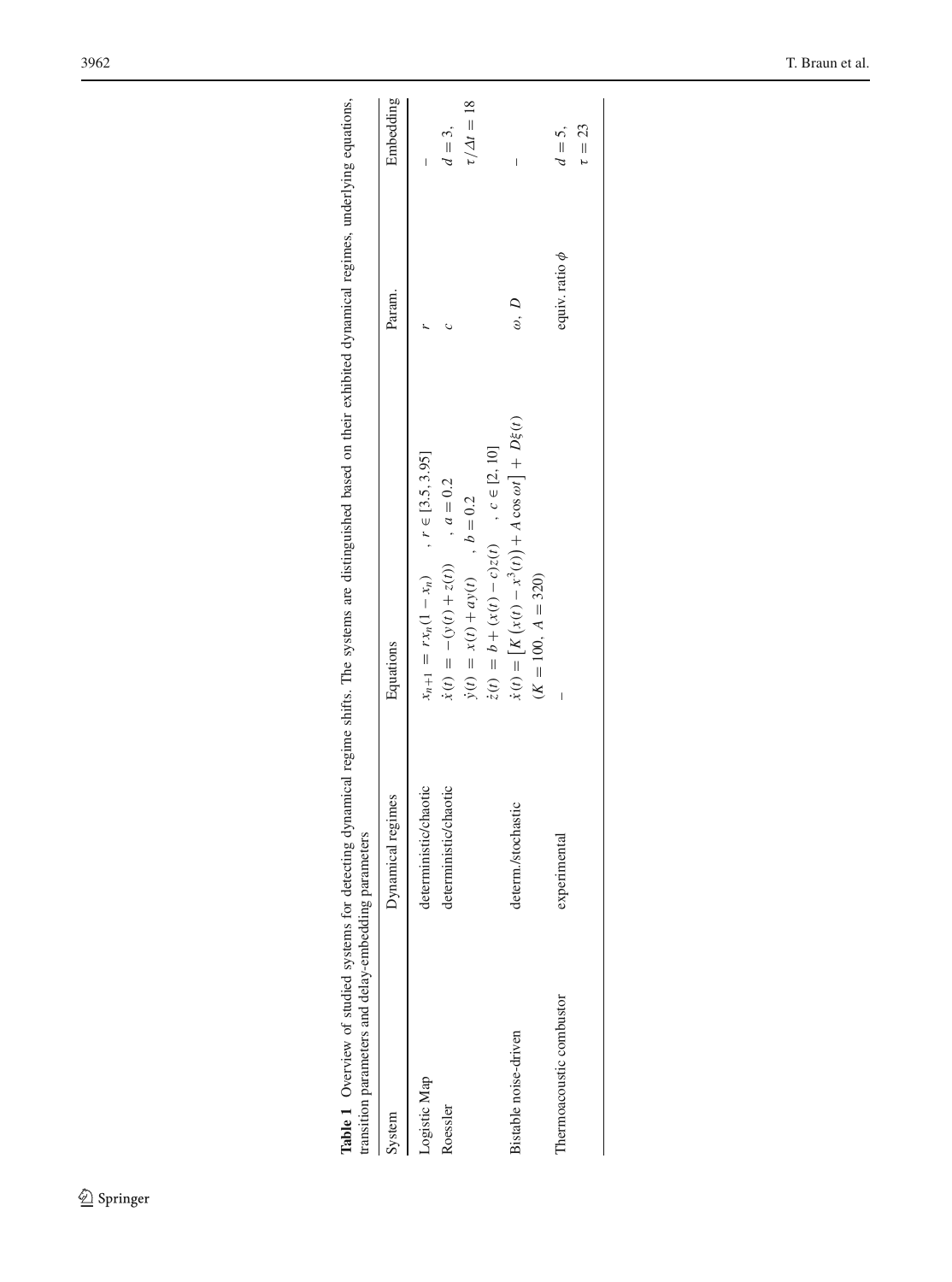

<span id="page-8-0"></span>**Fig. 3** Schematic illustration of the relation between boxcounting on RPs and the underlying phase space trajectory for the Roessler attractor ( $a = 0.1$ ,  $b = 0.1$ ,  $c = 14$ ). The full RP is displayed on the left with two exemplary boxes (blue and red). Above, the box counts  $M_{w_0}(i, j)$  of all boxes (although not indicated) located at grid positions (*i*, *j*) are shown with the average box count (vertical line) whereas their index is chosen

as a y-coordinate for better visibility. From left to right, boxes of decreasing width  $w$  are zoomed in and additional boxes are indicated. The segments of the phase space trajectory that correspond to the boxes are color coded, respectively. The scatter plots illustrate that for decreasing box widths, heterogeneity by means of dispersion of the box counts increases. (color figure online)

value  $r \in [3.5, 3.95]$  with  $\delta r = 0.00045$  we generate a time series of suitable length such that after discarding transients, we have  $T = 1000$  points in time. For each such time series  $x_r(t)$ , we calculate an RP. We choose the threshold  $\epsilon = 0.1\sigma_{ts}$  with  $\sigma_{ts}$  being the standard deviation of  $x_r(t)$ . From each RP, we compute RL for a number of  $k = 70$  different box sizes  $w \in [2, T/4]$ . This results in a single RL curve like in Fig. [2.](#page-6-1) A standard measure to detect regime transitions for such paradigmatic systems is the largest Lyapunov exponent  $\lambda_1$  [\[2](#page-16-15)]. We use it as a reference for our results to evaluate the detection of transitions.

Below the bifurcation diagram in Fig. [4,](#page-9-1) RL is displayed using color coding. Each RL curve is plotted in double-logarithmic coordinates. Periodic windows are clearly detected as the corresponding RPs are homogenuous at all time scales. Furthermore, it appears that, e.g. around  $r \approx 3.68$  (red vertical line) it identifies a transition to a regime not well captured by  $\lambda_1$  which is known to arise from the intersection of the *super-*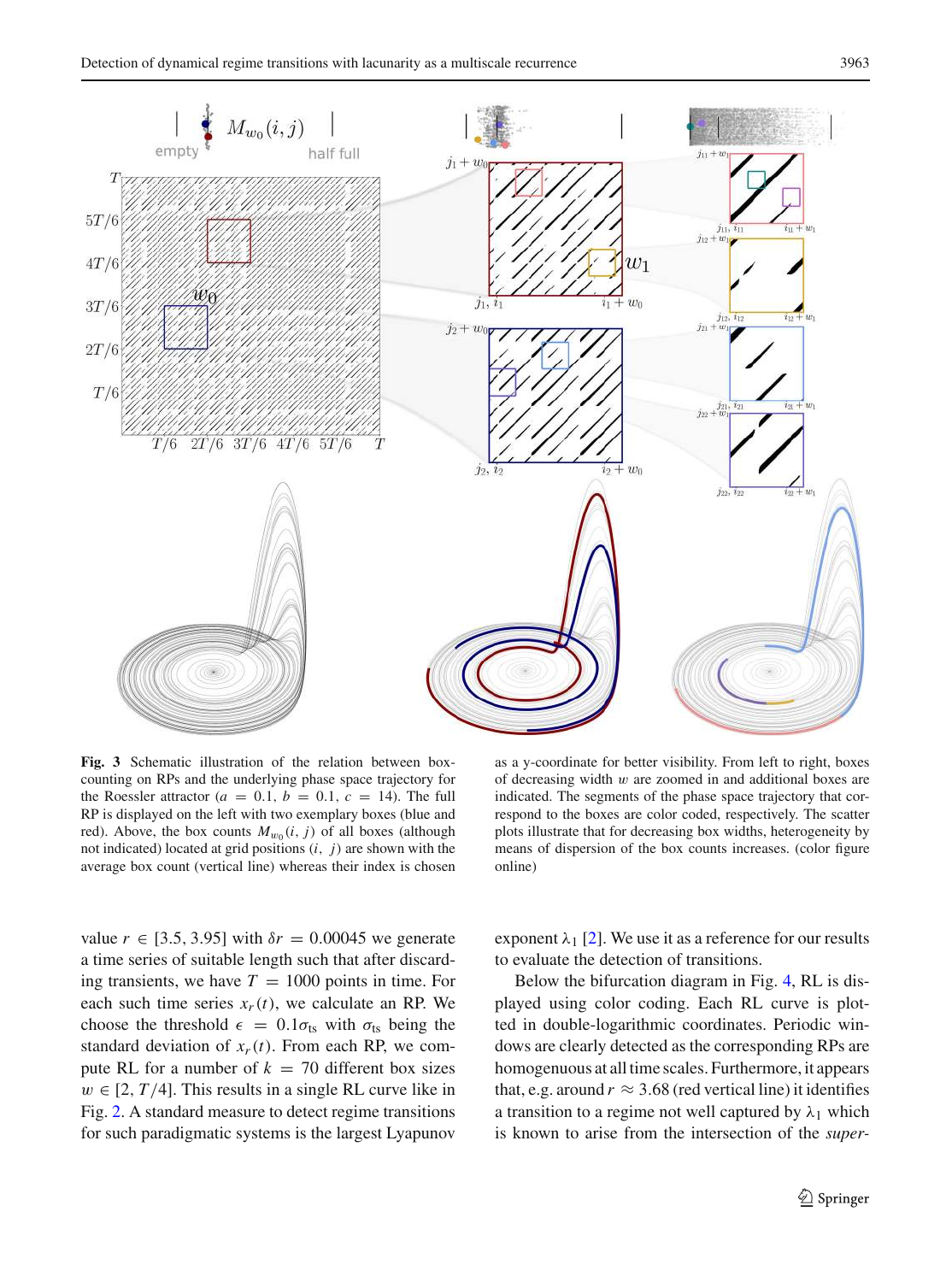

<span id="page-9-1"></span>**Fig. 4** Bifurcation diagram of Logistic Map and RL curves for varying  $r \in [3.5, 3.95]$  with  $n = 2000$ . Dashed vertical lines indicate chaos-chaos transitions. Each time series has  $T = 1000$ values after discarding transients. For the RL curves,  $w$  –axis and color coding are scaled logarithmically. The black curve illustrates the variation of  $\lambda_1$ 

*track functions* [\[14\]](#page-16-8). At these, an unstable singularity results in laminar behaviour, i.e. the time series becoming 'trapped' in a certain range of values for some time intervals. RL is able to detect such chaos–chaos transitions.

In real-world data sets, several effects can impede the detection of regime transitions. We test the robustness of RL compared to DET as a standard RQA measure for two such effects, i.e. contamination with white noise and short time series lengths. Figure [5a](#page-9-2) shows bifurcations for varying noise strength. We plot both DET and the slope  $\alpha$  of the RL curve for  $r \in [3.5, 3.95]$ . RPs are generated as described above but for time series that are contaminated by uncorrelated white noise of different strength. The largest Lyapunov exponent  $\lambda_1$ shows that for  $\sigma_{\rm n} = 0.0005$ , only few of the chaosperiodic transitions are detected. For  $\sigma_{\rm n} = 0.0001$ , some transitions are still well depicted by both measures while others become less prominent already. We evaluate the performance of detecting transitions for  $\sigma_{\rm n}$  = 0.0005 by calculating confidence intervals for the noise-free case as a rather strict bound. Both measures perform with similar success. Yet we point out that RL seems to resolve transitions close to strongly periodic dynamics more clearly in presence of noise, e.g. at around  $r \approx 3.55$  and  $r \approx 3.83$ . Analogously to this analysis, we plot results for different time series lengths in Fig. [5a](#page-9-2). As expected, it appears that the number of false detections increases for both measures for shorter time series. However, both still succeed to pinpoint chaos–order transitions even for very short time series with  $T = 100$ . Beyond that, the laminar param-



<span id="page-9-2"></span>**Fig. 5** Robustness of RL to varying noise intensity and time series length for the logistic map

eter range is also still identified. Anyway,  $\alpha$  indicates more false shifts than DET which may be due to the rather basic box-counting approach that limits the computation of RL to a few boxes in case of very short time series.

#### <span id="page-9-0"></span>3.2 Roessler system

We further explore the ability of RL to detect regime transitions for continuous dynamical systems with the Roessler system as a standard example (see Table [1\)](#page-7-0). We vary  $c \in [2, 10]$  with  $n = 2000$  different values. Increasingly dominant chaotic behaviour is expected whereas the average distance between unstable periodic orbits decreases for increasing *c*. The nonlinearly coupled *x* –component is embedded with parameters given in Table [1.](#page-7-0) The vicinity threshold is fixed as  $\epsilon = 0.5\sigma_{\text{ts}}$ .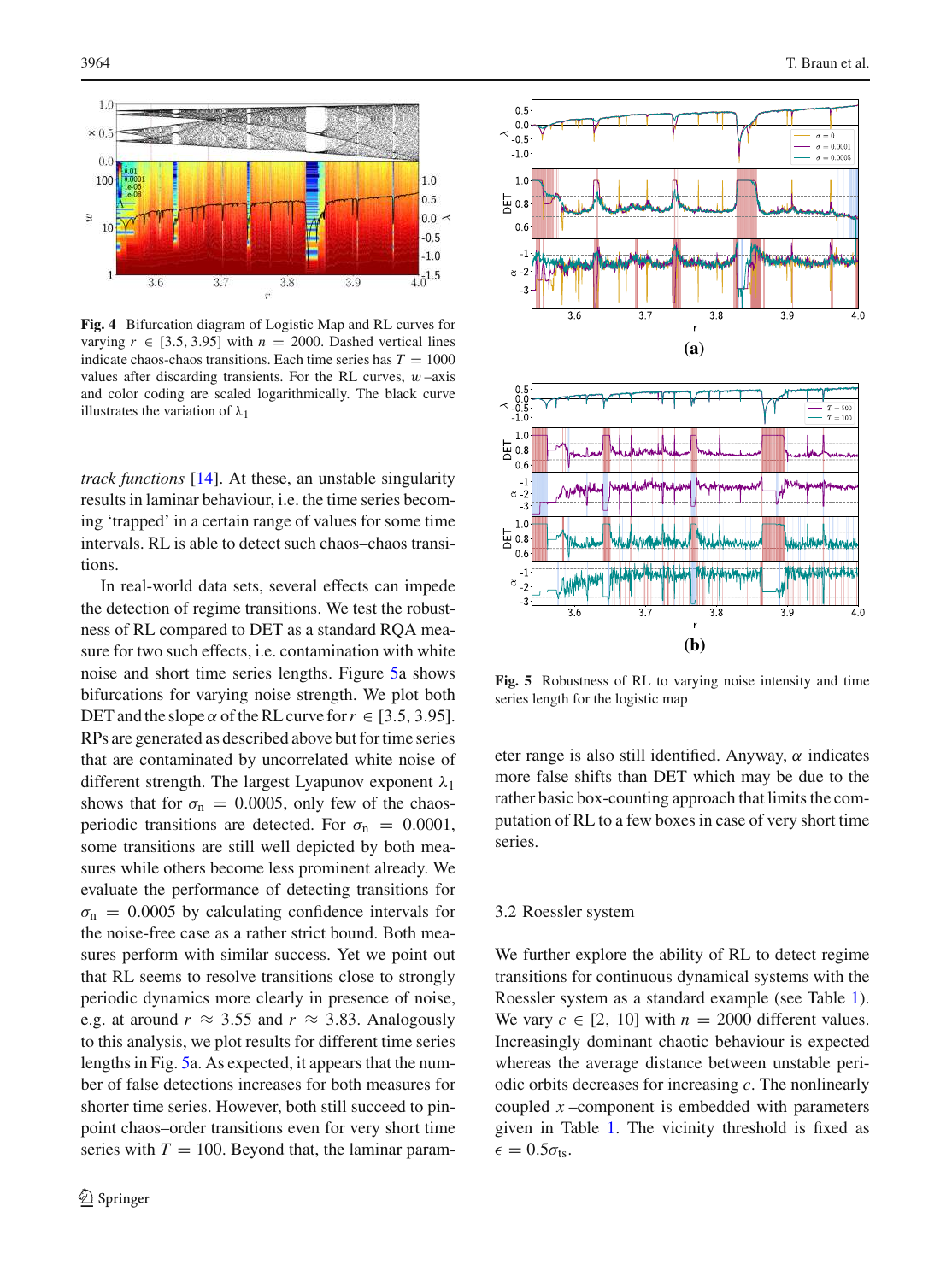

<span id="page-10-1"></span>**Fig. 6** DET, single scale-specific lacunarities  $\Lambda^{(w)}$  and RL curves for varying  $c \in [2, 10]$  with  $n = 2000$  for the Roessler system. 95% – confidence bounds are obtained via bootstrapping and excursions outside the indicated horizontals are indicated. Each time series has  $T = 1000$  values after discarding transients. In the lower panel,  $w$  –axis and color coding are scaled logarithmically. Black (cyan) curves display the first (second) Lyapunov exponent normalized to their maximum absolute values for better visibility

Instead of  $\alpha$ , we analyse single scale-specific values of  $\Lambda(w)$  since in general, multiple scaling regions can be identified that are not well represented by a single scaling exponent (see Fig. [2\)](#page-6-1).

In the lower panel of Fig.  $6 \lambda_1$  $6 \lambda_1$  (black) and the second Lyapunov exponent  $\lambda_2$  (white) serve as a reference and enable us to localize periodic windows in the regarded parameter range. The color coded RL curves display rich information on various characteristic scales underlying the chaotic and periodic dynamics. Note that RL detects bifurcations only captured by both of the displayed Lyapunov exponents. For instance, this can be seen in the range  $c \in [2, 4]$  where RL corresponds well to  $\lambda_2$  for larger box sizes whereas pronounced variations are neither captured by  $\lambda_1$  nor by determinism. Above  $c = 5$ , the transitions captured by RL match those indicated by DET. Particularly for the smaller box sizes, a trend in overall complexity for increasing *c* is present. We subtract this quadratic trend from three lacunarities for fixed box sizes  $w$  in the upper panel of Fig. [6](#page-10-1) and compute confidence bounds via the introduced bootstrapping procedure. Almost all of the occurring transitions are detected as indicated by the colored vertical lines. Interestingly, certain periodic windows are most prominently captured by distinct box sizes such as at  $c \approx 3.7$  or  $c \approx 6.4$ . This is due to the fact that as soon as a box size that corresponds to a characteristic scale is reached, the RP becomes more homogenuous on this scale and entails low RL. From this perspective, RL may additionally provide similar spectral information on the time series as usually obtained from Wavelet analysis [\[63](#page-17-34)] in some cases.

#### <span id="page-10-0"></span>3.3 Bistable noise-driven system

Finally, we demonstrate that RL can also uncover subtle transitions in the time evolution of a nonstationary, stochastic system. To this extent, we study a bistable system which is driven by uncorrelated noise ξ(*t*) and a periodic component. Such a system is often illustrated as a Brownian particle trapped in a double-well potential with a periodic driving force [\[64](#page-17-35)]. It can be described by the Langevin equation given in Table [1](#page-7-0) where *K* controls the shape of the deterministic potential function, *A* yields the strength of the periodic component with its frequency  $\omega$  and *D* controls the noise strength. ξ(*t*) is chosen as Gaussian white noise. Equation [4](#page-3-1) is solved using the Euler–Maruyama method with a sampling interval of  $\Delta t = 0.002$  and subsequent downsampling to  $\Delta t = 0.006$ . The interplay of the noise strength and the periodic force determines the transition dynamics between the two stable fixed points as described by the general phenomenon of stochastic resonance [\[65](#page-17-36)]. For fixed *A*, an optimal *D* exists such that the signal-to-noise ratio (SNR) is maximized.

There are several notions of how different regime shifts can be classified [\[66\]](#page-17-37). A basic differentiation may be made between transitions which are induced by a stochastic or a deterministic component of the respective system. We vary both the frequency  $\omega$  of the driving force and noise strength *D* to test whether RL is able to detect these two different types of transitions. Both increasing  $\omega$  and decreasing *D* result in a lower SNR since it triggers more high-frequency variability and impedes regular switching. We generate time series of total length  $T = 1.5 \cdot 10^4$  whereas the frequency  $\omega$ is first abruptly decreased from  $\omega = 20$  to  $\omega = 8$ at  $t_1 = T/3$  while noise strength remains constant at  $D = 36$ . At  $t_2 = 2T/3$ , noise strength  $\sigma$  is decreased from  $D = 36$  to  $D = 28$  while retaining  $\omega = 8$ . 100 realizations  $x_i(t)$  with random initial conditions are generated. The height of the potential barrier is  $h = K^2/4 = 2500 \gg A$ , therefore jumps between the potential minima can not be solely caused by the peri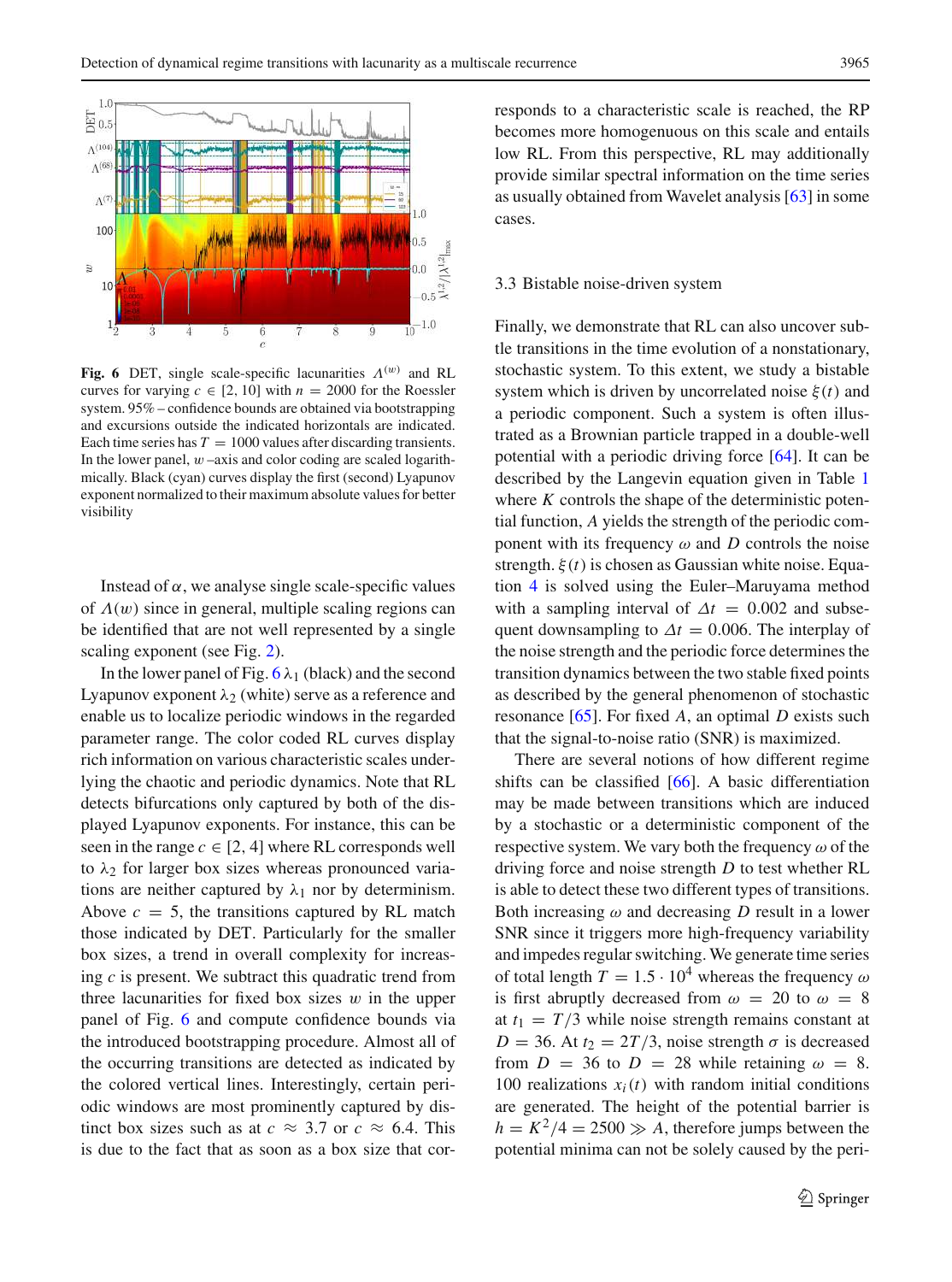odic forcing. However, both noise strengths can result in purely noise-driven jumps. RL is computed for RPs with a fixed recurrence rate of 10% on sliding windows of width 2000 with a 90% overlap for each sample. In total, the following two shifts are studied:

$$
\mathcal{X}_1 \to \mathcal{X}_2 \to \mathcal{X}_3|_{K=100, A=320} :
$$
  

$$
(\omega = 20, D = 36) \xrightarrow{t_1} (\omega = 8, D = 36) \xrightarrow{t_2} (\omega = 8, D = 28)
$$

between states  $X_1$ ,  $X_2$  and  $X_3$ . The upper panel of Fig. [7](#page-11-1) shows an example of a sampled time series. We can observe the subtlety of the two parameter shifts which can not be solely localized through visual inspection. In the lower panel, the variation of color-coded RL curves is displayed whereas the average over all generated samples is shown. As expected, the transitions are most striking for the largest considered box sizes w since these have the same order of magnitude as the switching time scales between the two fixed points. Such switches are encoded as gaps in the RPs and can thus be well identified by RL. The decrease of  $\omega$  after  $X_1 \rightarrow X_2$  results in more homogenuous RPs on these time scales since the system on average resides for shorter time periods within one potential minimum. Within the  $\mathcal{X}_2$  regime, SNR is enhanced yielding a more regular switching behaviour. This regularity further stands out as an almost stable switching period as indicated by RL at  $w \approx 100$ . Recurrences within this regime can consequently be regarded as less complex for time periods exceeding this switching cycle. A similar increase in large-scale RL can be observed for the decrease in noise intensity  $\mathcal{X}_2 \rightarrow \mathcal{X}_3$ : as noise-driven transitions are less likely, the RPs are more 'gappy' on longer time scales.

Both states  $\mathcal{X}_1$  and  $\mathcal{X}_3$  thus share the feature that lower frequency variability is more complex in terms of more diverse recurrent patterns. Anyway, they differ with respect to their high-frequency variability. For small box sizes (mostly reflecting intra-well dynamics), RL is higher in the  $\mathcal{X}_3$  regime as indicated by the gray contours.

When both the driving frequency and noise intensity are low, recurrences are less eratically clustered, yielding more coherent, variable recurrent periods for short durations. The semi-stable period is preserved in  $\mathcal{X}_3$  but less pronounced than in  $\mathcal{X}_2$  since lower noise strength results in a weakened SNR through the mechanism of stochastic resonance. Finally, we compute



<span id="page-11-1"></span>**Fig. 7** Single time series realization and averaged RL curves on sliding windows for bistable noise-driven system. Sample averaged SNR (gray) is indicated in the upper panel, sample averaged DET (purple) and  $α$  (cyan) are compared in the center panel. Vertical dashed lines mark the two transitions  $\mathcal{X}_1 \rightarrow \mathcal{X}_2$ and  $\mathcal{X}_2 \rightarrow \mathcal{X}_3$ . For the RL curves, w-axis and color coding are scaled logarithmically

three regime-specific RL curves for each of the 100 samples and calculate the sample averaged slopes  $\alpha$ for the different regimes. With  $\alpha_{\mathcal{X}_1} = -1.09 \pm 0.17$ ,  $\alpha_{\chi_2} = -1.38 \pm 0.18$  and  $\alpha_{\chi_3} = -1.00 \pm 0.18$ , the two regimes  $\mathcal{X}_1$  and  $\mathcal{X}_2$  can be well distinguished from  $\mathcal{X}_2$ but are similar to each other in the range of their respective standard errors. Anyway, the middle panel in Fig. [7](#page-11-1) shows that  $\alpha$  still captures both transitions more clearly compared to DET. While DET performed superior for short time series (see Fig. [5b](#page-9-2)), RL gives more convincing results for these rather subtle shifts.

# <span id="page-11-0"></span>**4 Application to thermoacoustic instability time series**

In order to evaluate the performance of RL as a complexity indicator for empirical data, we apply it to acoustic pressure time series from a laboratory combustor with turbulent flow, operating at atmospheric pressure. The univariate time series was measured with a 10kHz resolution and is known to undergo a rich variety of transitions between chaotic, intermittent and periodic dynamics [\[11](#page-16-4)]. Practical relevance arises, e.g. from the use of gas turbine engines for propulsion and power generation. The two main acting subsystems are the unsteady heat release and the acoustic field. Positive feedbacks between both may lead into a state called thermoacoustic instability, enhancing heat transfer to the walls of the combustion chamber and resulting in increased mechanical stress. This can cause severe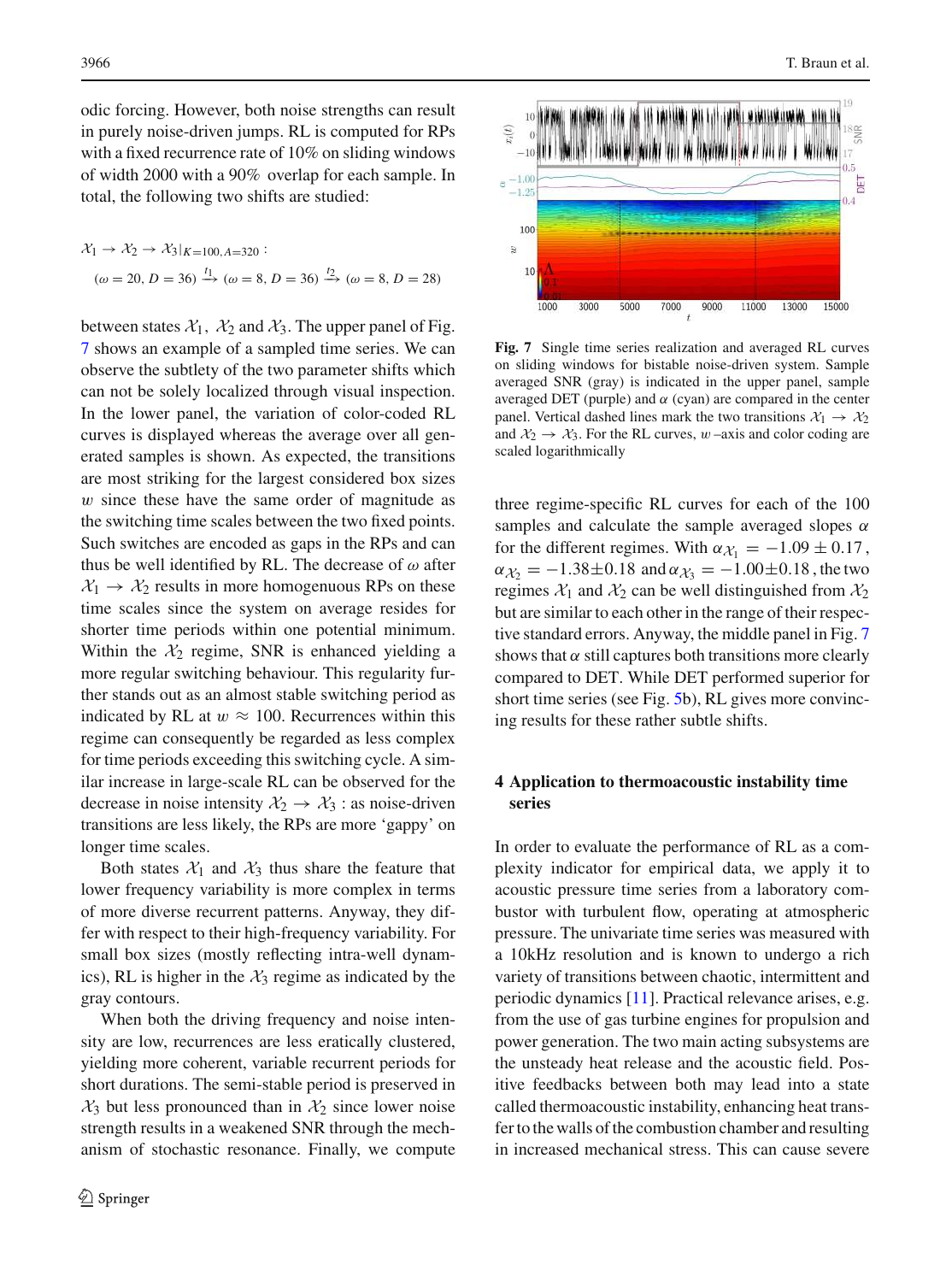damages to an aircraft's engine or shutdown in the case of a power plant [\[67](#page-17-38)]. The parameter which can drive the turbulent system into an unstable state is the fuel/air ratio. If it falls below a critical threshold, flame blowout can be the result which leads to an abrupt drop of thrust for an aircraft. This raises the need of effective monitoring to detect impending instabilities and thermoacoustic transitions such including thermoacoustic instability and blowout. In the following, we will apply RL analysis to RPs of the system in order to identify the different regimes and localize the shifts between them. Several studies have been carried out in this context, classifying dynamical states with fractal measures [\[10](#page-16-23)], employing complex networks [\[21](#page-16-14)[,68](#page-17-39)] and RPs [\[11,](#page-16-4)[69–](#page-18-0) [71](#page-18-1)]. Special emphasis will be given to the distinction of normal operating conditions (combustion noise) and an impending blowout situation. We first introduce the experimental setup in Sect. [4.1.](#page-12-0) In Sect. [4.2,](#page-12-1) we investigate regime shifts in the system in terms of varying RL of acoustic pressure time series.

#### <span id="page-12-0"></span>4.1 Experimental setup and data acquisition

The acoustic pressure  $(p')$  data used for the study was obtained from a turbulent combustor with a bluff body stabilized flame. The combustor consists of a rectangular chamber (length = 140 cm, cross section=  $9 \text{ cm} \times 9$ cm) that houses a circular disk (bluff body, diameter = 4.7 cm, thickness  $= 1$  cm) aligned along the axis of the combustion chamber. The bluff body produces stagnation points and recirculation zone in the flow where the flame can be stabilized. The flame is unsteady due to the turbulent fluctuations in the flow. The unsteady fluctuations of the flame and the fluctuations in the acoustic field of the combustion chamber is in feedback with each other. At certain conditions, the feedback is positive causing growth of amplitude of periodic acoustic pressure oscillations inside the combustion. The amplitude of oscillations eventually saturates as the losses (damping) due to the nonlinearities in the system increase with the increase in the amplitude of acoustic pressure oscillations. Such pressure oscillations are known as thermoacoustic instability.

The acoustic pressure fluctuations in the combustion chamber is measured using a pressure transducer (PCB103B02) at  $1 \times 10^4$  samples per second. The fuel used is LPG (40% Butane, 60% Propane). The flow rate of partially premixed air-fuel mixture is varied in



<span id="page-12-2"></span>**Fig. 8** Schematic illustration of the combustion chamber employed in the experimental setup

a quasi steady manner by increasing the air flow rate for a fixed fuel flow rate (1.04 g/s). This also reduces the equivalence ratio,  $\phi$ , of the fuel-air mixture defined as the ratio of actual fuel-air mass flow rate ratio to the stoichiometric fuel-air mass flow rate ratio. As  $\phi$ reduces by increasing the airflow rate, initially the pressure fluctuations change from aperiodic oscillations to thermoacoustic instability via intermittency. On further reduction of  $\phi$ , the pressure oscillations exhibits intermittency post thermoacoustic instability. When  $\phi$ is reduced further, we approach flame blowout. Flame blowout is a phenomena where the flame loses its ability to stabilize inside a combustion chamber and hence undergoes extinction. Prior to flame blowout, the pressure oscillations have low amplitude and are aperiodic. Further details of the experimental setup (Fig. [8\)](#page-12-2) and different dynamic regimes are detailed in [\[10](#page-16-23)].

### <span id="page-12-1"></span>4.2 Results

The different operating conditions of a thermoacoustic combustor have been extensively studied in the literature both in laboratory conditions and model system data [\[67](#page-17-38)]. Measures based both on RPs and recurrence networks have been successfully applied to detect dynamical transitions between different regimes [\[11](#page-16-4)[,70](#page-18-2)]. Prior to our analysis, we can already give a brief classification of the different dynamical states based on these insights. Figure [9](#page-13-0) shows the full time series in the bottom panel and enlarged segments with normalized amplitude of it in the top panel. The first segment shows combustion noise  $(\mathcal{X}_1)$  which is the general term for stable operating conditions. It is comprised of low amplitude aperiodic pressure fluctuations which can be classified as chaotic dynamics. Every dotted gray line in the lower panel marks a decrease in  $\phi$ . In this sense, each three second sub-time series should be regarded as a separate experiment with constant parameters and will be evaluated as such in the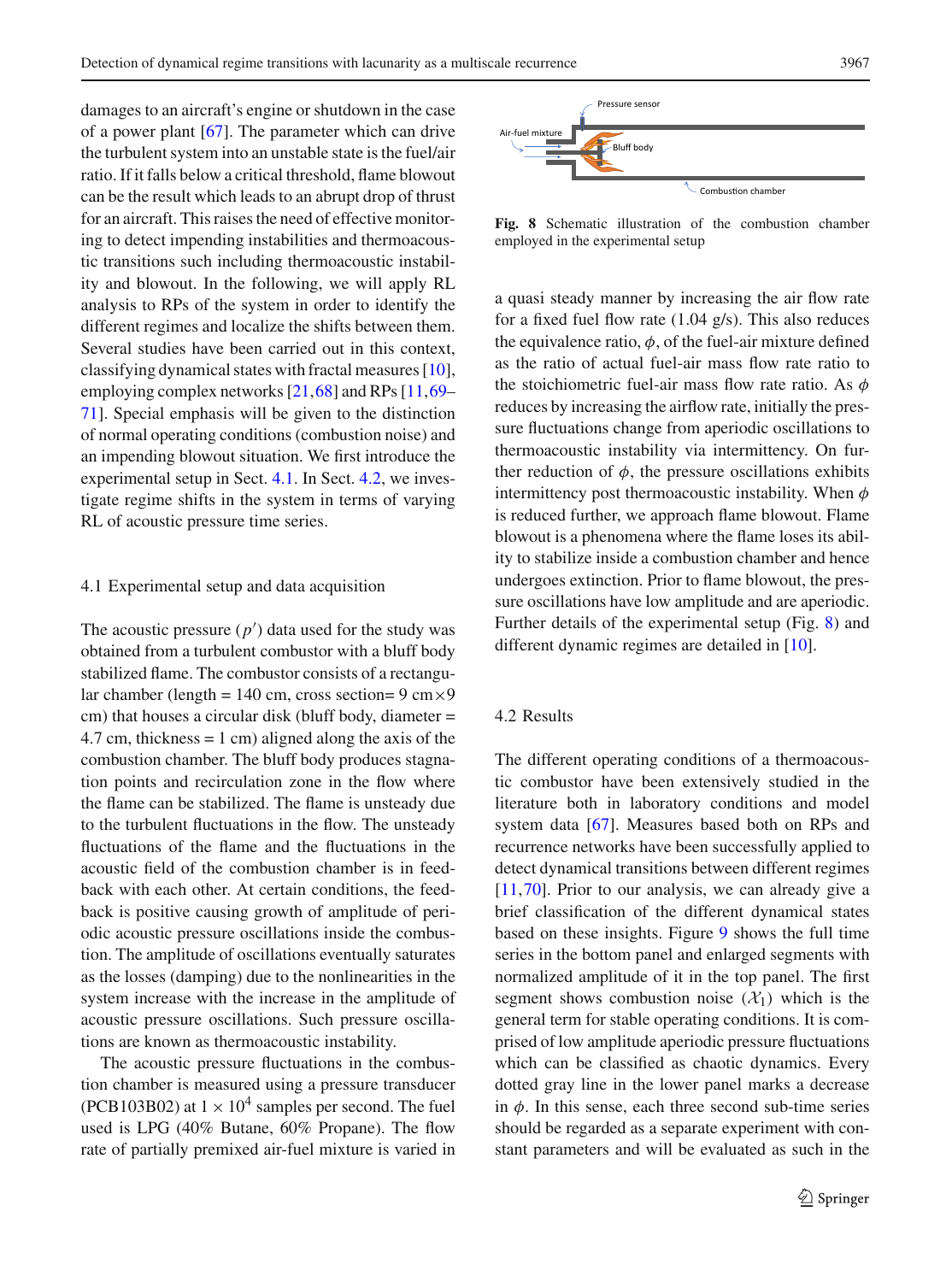<span id="page-13-0"></span>**Fig. 9 a** Application of RL to acoustic pressure fluctuation time series from a thermoacoustic combustor. Enlarged, normalized time series segments of different dynamical regimes and the entire measurement time series of acoustic pressure in kPa. Each fixed parameter window covers a duration of 3 s. The displayed dynamical states are refered to as combustion noise  $(\mathcal{X}_1)$ , intermittency prior to instability  $(\mathcal{X}_2)$ , thermoacoustic instability  $(\mathcal{X}_3)$ , intermittency after instability  $(X_4)$  and near-blowout oscillations  $(\mathcal{X}_5)$  respectively. **b** Scale-averaged lacunarities  $\Lambda_w$  and RL curves for full time series computed on sliding windows of 900 ms width. In the upper panel, green and red shading indicate combustion noise  $(\mathcal{X}_1)$  and near blowout oscillations  $(\mathcal{X}_5)$ respectively. Air flow rate is increased in a quasi-static manner after maintaining it steady for a duration of 3 s. In the lower panel,  $w$  –axis and color coding are scaled logarithmically

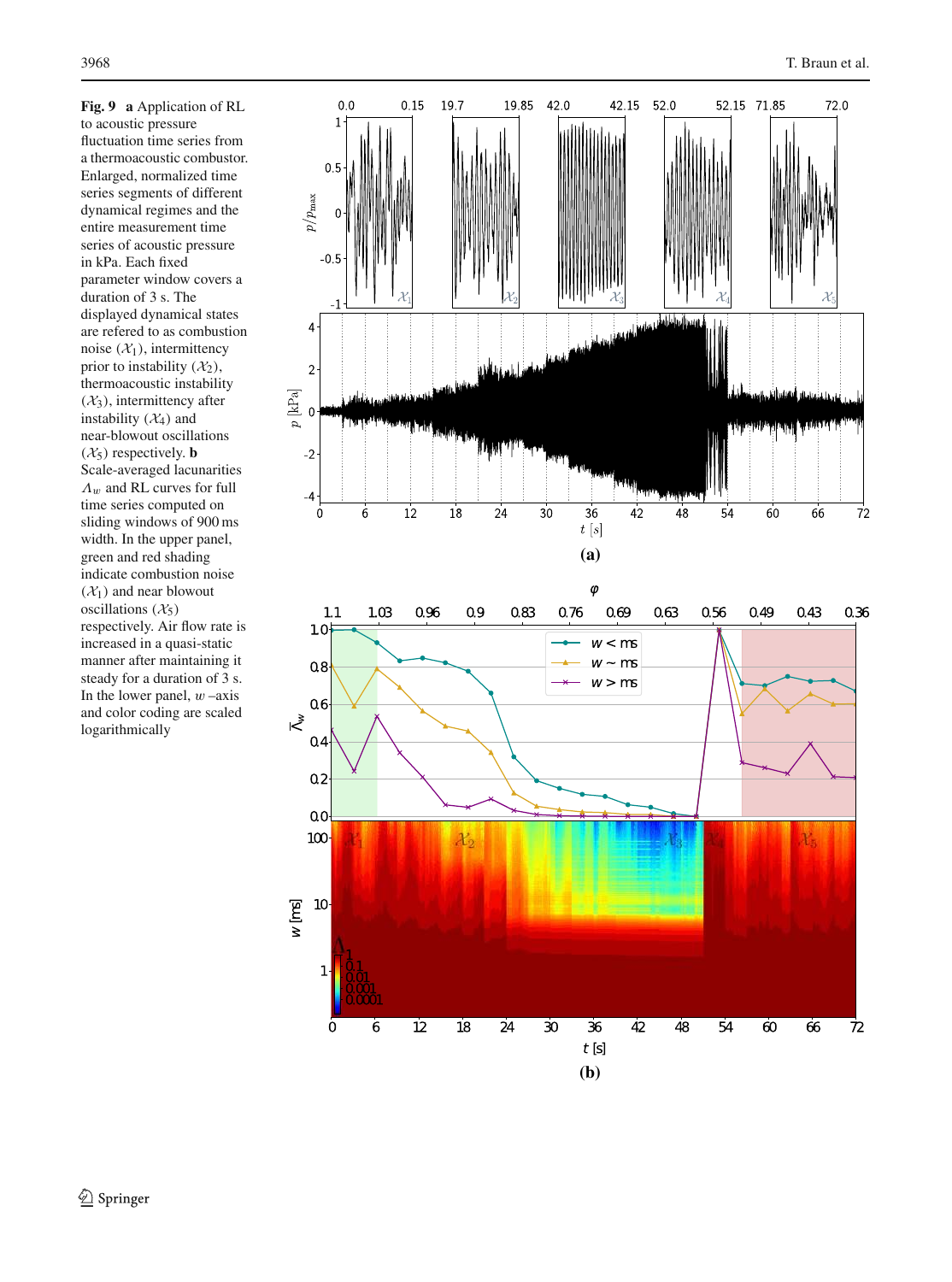following. As  $\phi$  is discontinuously increased along the time axis, we observe a dynamical state characterized by aperiodic oscillations interrupted by large amplitude harmonic oscillations. This state is generally referred to as intermittency( $\mathcal{X}_2$ ) and is observed as a transition state between aperiodic oscillations and thermoacoustic instability. The third zoomed segment shows thermoacoustic instability  $(\mathcal{X}_3)$  which is constituted by periodic large amplitude pressure fluctuations. As  $\phi$  is increased further, the periodic oscillations subside and a different state of intermittency  $(\mathcal{X}_4)$  is observed which we will refer to as intermittency after instability (in contrast to intermittency prior to instability). The last segment again shows aperiodic oscillations of low amplitude which are a precursor of an impending blowout situation where the flame can not longer be sustained  $(\mathcal{X}_5)$ .

In order to carry out our analysis, an adequate phase space embedding is required for the measured time series as the underlying system should be regarded as high-dimensional. We apply the mentioned standard methods to fix a suitable embedding delay and dimension. Since we aim at analysing the dynamics of the combustor for a range of parameters, we estimate common embedding parameters appropriate for all different dynamical states. To also evaluate significance of our results for RL, we apply a sliding window analysis to the time series. We choose a window size of 900 ms with 95% overlap between consecutive windows while no overlap is allowed between the different sub-time series with fixed  $\phi$ . We ensured that all of the following results are robust in a reasonable range of window and overlap widths. A sufficient tradeoff for all time series segments is obtained by analysing how strongly both embedding parameters fluctuate for the different regimes in time. Embedding delay is maximum for combustion noise and it decreases towards enhanced periodic oscillations. Highest average embedding dimensions are estimated for intermittency prior to instability. We conclude that our global parameter choice of  $d = 5$ ,  $\tau = 23$  is suitable for further analysis.

Based on this choice, we compute RPs on sliding windows based on the delay-embedded phase space trajectory of the system. We choose a threshold  $\epsilon$  such that it yields constant recurrence rate of 10% for all RPs. All results are qualitatively sustained for reasonable variations of  $\epsilon$ . For a visual impression of RPs of a similar system, the reader is pointed to [\[69,](#page-18-0)[70\]](#page-18-2). The procedure is now carried out as follows: we first calculate a RL curve for each obtained RP which refers to a certain time instance for fixed  $\phi$ . We concatenate the entire set of RL curves to illustrate them in the same fashion as for the synthetic data examples to display variations of complexity on all time scales. Additionally, we classify the different dynamical regimes by scale-averages of the RL curves. In order to estimate scale averages of RL, we first average all RL curves for fixed  $\phi$  obtained from the sliding window analysis. Next, we average RL values for time scales  $w \le 1$  ms,  $1 \text{ ms} < w < 100 \text{ ms}$  and  $w \ge 100 \text{ ms}$  separately. Note that these groups cover different numbers of RL values. The results are shown in Fig. [9.](#page-13-0)

In the lower panel, we observe a gradual descent of RL at all time scales  $w$  from combustion noise into the impending instability, interrupted by spikes of varying amplitude. The overarching trend until about 51s shows a reduction in dynamic complexity from the aperiodic, chaotic oscillations during stable operation into periodic oscillations during thermoacoustic instability. By means of RL, we can interpret this decrease as weakened heterogeneity of recurrences, entailing that the system shows temporal patterns with less strong variability as it approaches the instability regime. The intermittency route into instability becomes well visible by the shape of the RL curves: the cut-off value of the truncated power law decay is continuously reduced, displaying a significant shift of characteristic time scales in the pressure fluctuations of the combustor. Cut-off values can be inferred approximately from the graph by tracking sudden color switches. In the range between 24 − 38s, intermittency manifests itself in the episodic reduction of large scale heterogeneity in the RPs. The system jumps between harmonic and aperiodic oscillations and thus shifts its characteristic time scale discontinuously until multiple coexisting periods (horizontal yellow lines) are reduced to a single dominant period. A sharp rise of RL at all scales marks the slow intermittency regime prior to the near blowout situation. The average level of complexity during this lean blowout state appears close to that observed for combustion noise at the beginning of the measurement series. In the upper panel, the scale-averages yet uncover a difference in sub-ms RL between combustion noise and lean blowout state: the aperiodic oscillations in the former regime seemingly occur in a more heterogeneous fashion than for the latter. The two other scales-averages do not indicate a remarkable difference between these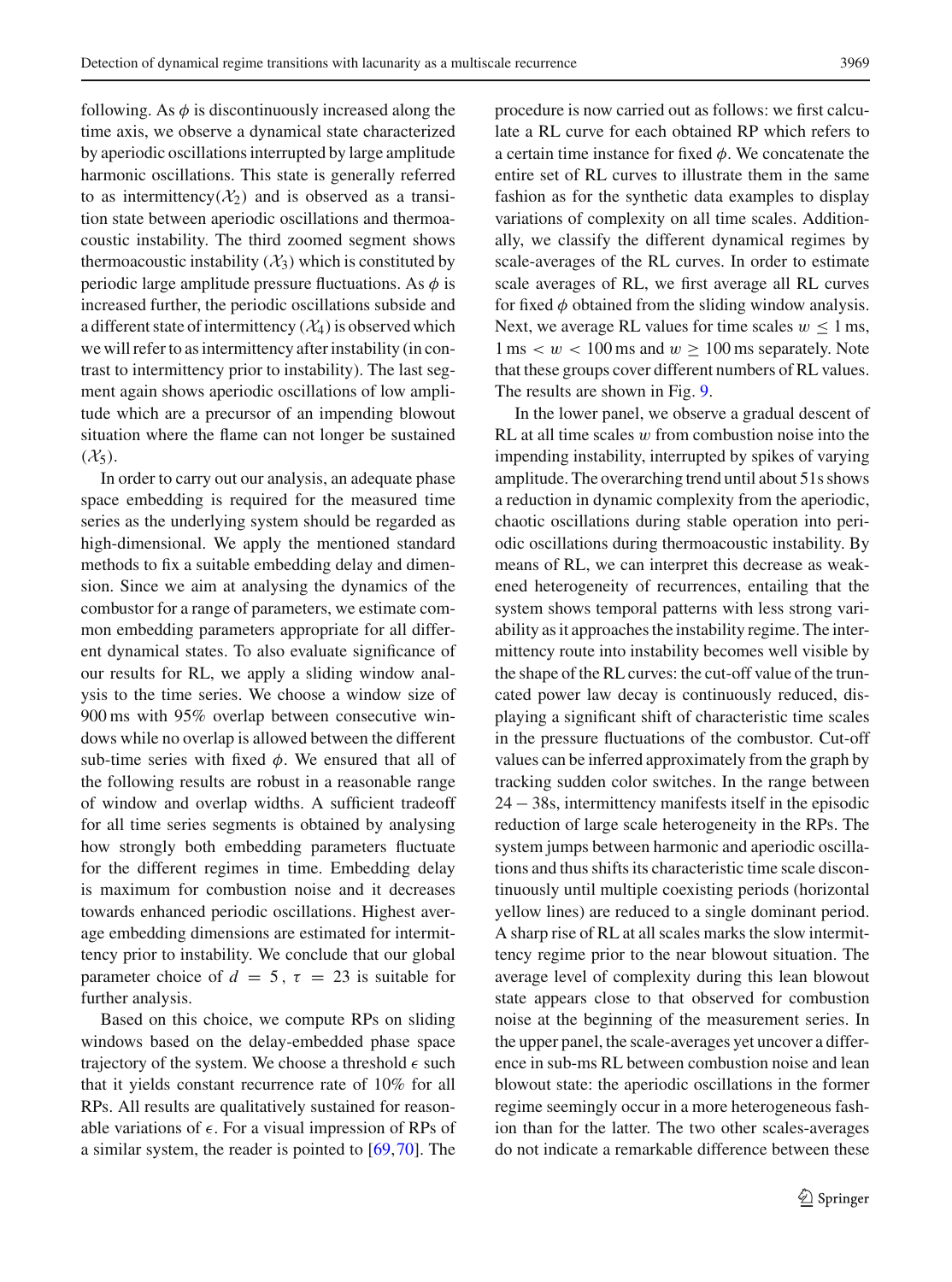two regimes. Note that the scale averages are rescaled to [0, 1] for better comparison. Consequently, RL enables us to detect five distinct regimes and to track respective variations in the characteristic time scale of the system. These findings generally corroborate those from earlier studies. Furthermore, it detects a subtle difference in the complexity between the dynamically similar combustion noise state and the near blow out situation.

# <span id="page-15-0"></span>**5 Conclusion**

We have put forward a novel recurrence quantification measure to quantify the degree of complexity of nonlinear time series, namely recurrence lacunarity. The identification of different dynamical regimes in multiple real-world applications has attracted a lot of interest in the literature. The method we propose contributes to this toolbox of complexity indicators by representing a time series as a recurrence plot and characterizing its heterogeneity on all time scales relevant to the system. Even though both recurrence plots and lacunarity are broadly acknowledged as powerful stand-alone tools, we have demonstrated that their combination can yield valuable insights in the context of regime shift detection. The method's main advantage is that it is able to capture multiscale features of the recurrence plot while traditional measures are based on line structures which can always only encode a certain aspect of the dynamics. Our approach does not require specification of minimum line lengths.

It naturally yields information both on the heterogeneity of recurrence plots and their scaling properties, opening up a new perspective of analysing point statistics in partitioned RPs rather than constricted structures. We have shown that the applicability of lacunarity to general nonlinear dynamical systems by means of the well established recurrence plot approach can be fruitful.

As this work's main focus was on the identification of dynamical regime shifts, we have studied three different paradigmatic systems in detail to showcase the potentials of the method. We have found that the proposed method is able to uncover transitions of different origin even in presence of noise and for short time series which makes it broadly applicable to many real-world phenomena. We have further demonstrated that recurrence lacunarity may also be useful in characterizing subtle transitions of different nature. In comparison to DET as a traditional recurrence quantifier, it showed comparable well performance for noisy time series. Even though the results were less convincing for a short time series, RL performed superior for subtle transitions in the bistable system.

Finally, we have employed a system exhibiting thermoacoustic instability to study whether our approach enables us to detect regime shifts in an (experimental) real world system. It was demonstrated that the proposed method is effective for identifying the different dynamical transitions that the system undergoes. We found that the intermittency route from stable operation into thermoacoustic instability manifests itself as a continuous transition from aperiodic to harmonic oscillations. We have ultimately addressed the challenge of differentiating between the dynamically similar but practically different states of stable operation and a near blowout situation. It appeared that short-term acoustic pressure fluctuations show less variable temporal recurrent patterns during a near-blowout situation than during regular operating mode. How this can be interpreted and whether it can also be captured in terms of (nonlinear) serial dependence should be addressed in future work.

Furthermore, it appears as a promising direction for future work to investigate in more detail the relations between the fractal scaling of RPs and fractality of the underlying time series and the attractor dimension. Including RL in feature selection approaches may also improve the performance of machine learning techniques that classify nonlinear data [\[72\]](#page-18-3). Another line of research should be concerned with the robustness of the proposed method against spurious effects introduced by erroneous embedding and RP related pitfalls when compared to traditional RQA measures [\[44](#page-17-16)[,45](#page-17-17)].

**Acknowledgements** This research was supported by the Deutsche Forschungsgemeinschaft in the context of the DFG project MA4759/11-1 'Nonlinear empirical mode analysis of complex systems: Development of general approach and application in climate', the DFG project MA4759/9-1 'Recurrence plot analysis of regime changes in dynamical systems' and it has received funding from the European Union's Horizon 2020 research and innovation programme under grant agreement No 820970 as a TiPES contribution. RIS acknowledges the Science and Engineering Research Board (SERB) of the Department of Science and Technology, Government of India for the funding under the grant Nos.: DST/SF/1(EC)/2006 (Swarnajayanti Fellowship) and JCB/2018/000034/SSC (JC Bose Fellowship). VRU thanks University of California San Diego for the postdoctoral fellowship.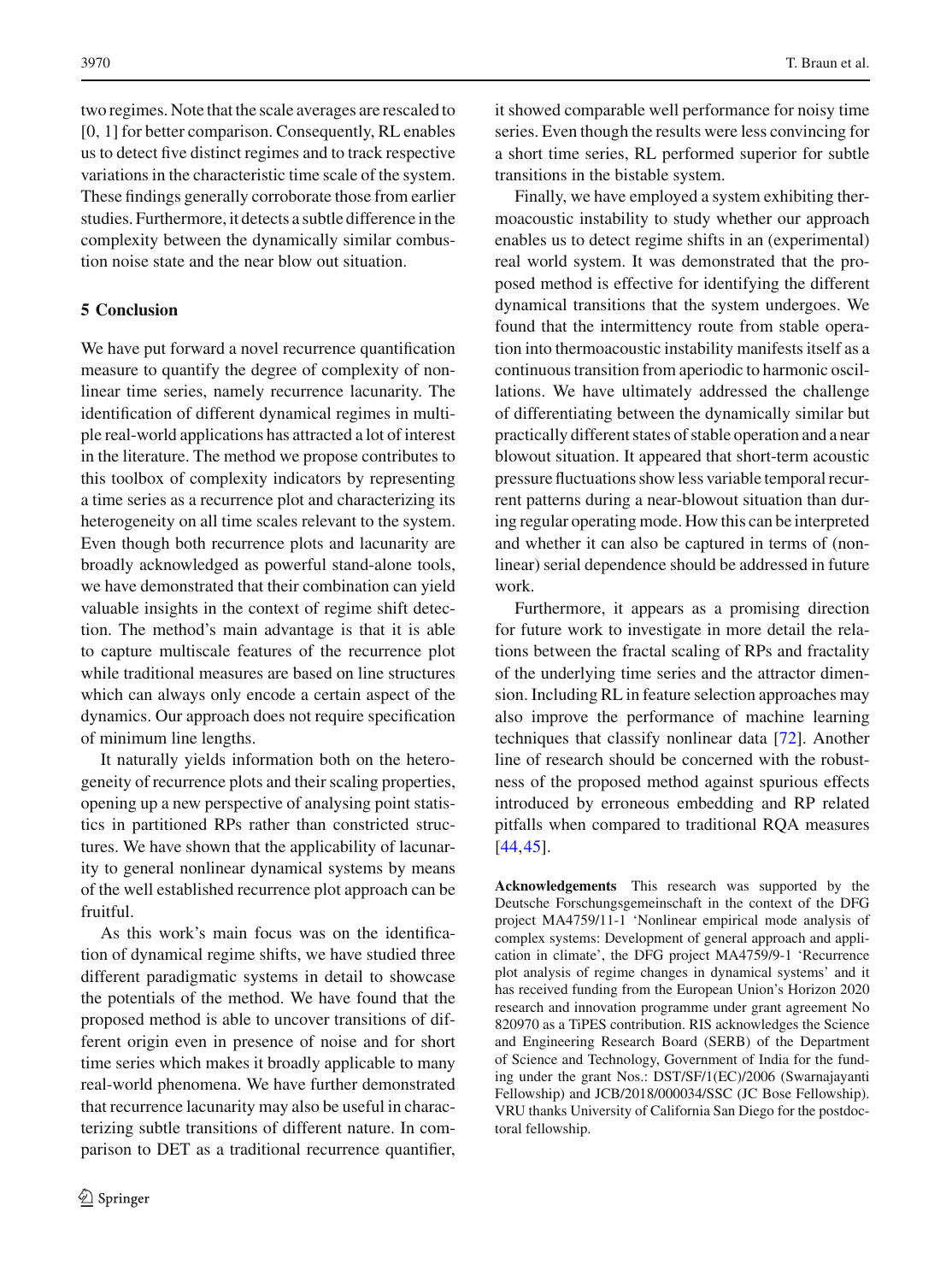**Funding** Open Access funding enabled and organized by Projekt DEAL.

#### **Declarations**

**Conflict of interest** The authors declare that they have no conflict of interest.

**Open Access** This article is licensed under a Creative Commons Attribution 4.0 International License, which permits use, sharing, adaptation, distribution and reproduction in any medium or format, as long as you give appropriate credit to the original author(s) and the source, provide a link to the Creative Commons licence, and indicate if changes were made. The images or other third party material in this article are included in the article's Creative Commons licence, unless indicated otherwise in a credit line to the material. If material is not included in the article's Creative Commons licence and your intended use is not permitted by statutory regulation or exceeds the permitted use, you will need to obtain permission directly from the copyright holder. To view a copy of this licence, visit [http://creativecommons.org/licenses/by/4.0/.](http://creativecommons.org/licenses/by/4.0/)

### **References**

- <span id="page-16-0"></span>1. Michael, S.: Applied Nonlinear Time Series Analysis: Applicationsin Physics, Physiology and Finance, vol. 52. World Scientific, Singapore (2005)
- <span id="page-16-15"></span>2. Bradley, E., Kantz, H.: Nonlinear time-series analysis revisited. Chaos Interdiscipl. J. Nonlinear Sci. **25**(9), 097610 (2015)
- <span id="page-16-1"></span>3. Scheffer, M., Bascompte, J., Brock, W.A., Brovkin, V., Carpenter, S.R., Dakos, V., Held, H., Van Nes, E.H., Rietkerk, M., Sugihara, G.: Early-warning signals for critical transitions. Nature **461**(7260), 53 (2009)
- <span id="page-16-2"></span>4. Marwan, N., Schinkel, S., Kurths, J.: In: Proceedings of the 2008 International Symposium on Nonlinear Theory and its Applications NOLTA08, Budapest, Hungary (2008), pp. 412–415
- <span id="page-16-5"></span>5. Donges, J.F., Donner, R., Marwan, N., Breitenbach, S.F., Rehfeld, K., Kurths, J.: Non-linear regime shifts in Holocene Asian monsoon variability: potential impacts on cultural change and migratory patterns. Clim. Past **11**(5), 709 (2015)
- 6. Donges, J.F., Donner, R.V., Rehfeld, K., Marwan, N., Trauth, M.H., Kurths, J.: Identification of dynamical transitions in marine palaeoclimate records by recurrence network analysis. Nonlinear Process. Geophys. **18**(5), 545 (2011)
- <span id="page-16-3"></span>7. Malik, N., Zou, Y., Marwan, N., Kurths, J.: Dynamical regimes and transitions in Plio-Pleistocene Asian monsoon. EPL (Europhysics Letters). **97**(4), 40009 (2012)
- 8. Smirnov, D., Breitenbach, S., Feulner, G., Lechleitner, F., Prufer, K., Baldini, J., Marwan, N., Kurths, J.: A regime shift in the Sun-Climate connection with the end of the Medieval Climate Anomaly. Sci. Rep. **7**(1), 11131 (2017)
- <span id="page-16-22"></span>9. Chen, Y., Yang, H.: Heterogeneous recurrence representation and quantification of dynamic transitions in continuous nonlinear processes. Eur. Phys. J. B **89**(6), 155 (2016)
- <span id="page-16-23"></span>10. Unni, V.R., Sujith, R.I.: Multifractal characteristics of combustor dynamics close to lean blowout. J. Fluid Mech. **784**, 30 (2015)
- <span id="page-16-4"></span>11. Godavarthi, V., Unni, V.R., Gopalakrishnan, E., Sujith, R.I.: Recurrence networks to study dynamical transitions in a turbulent combustor. Chaos Interdiscipl. J. Nonlinear Sci. **27**(6), 063113 (2017)
- <span id="page-16-6"></span>12. Marwan, N., Eroglu, D., Ozken, I., Stemler, T., Wyrwoll, K.H., Kurths, J.: In:Advances in Nonlinear Geosciences (Springer, 2018), pp. 357–368
- <span id="page-16-7"></span>13. Goswami, B., Boers, N., Rheinwalt, A., Marwan, N., Heitzig, J., Breitenbach, S.F., Kurths, J.: Abrupt transitions in time series with uncertainties. Nat. Commun. **9**(1), 48 (2018)
- <span id="page-16-8"></span>14. Marwan, N., Wessel, N., Meyerfeldt, U., Schirdewan, A., Kurths, J.: Recurrence-plot-based measures of complexity and their application to heart-rate-variability data. Phys. Rev. E **66**(2), 026702 (2002)
- <span id="page-16-9"></span>15. Prado, TdL, Lopes, S., Batista, C., Kurths, J., Viana, R.: Synchronization of bursting Hodgkin-Huxley-type neurons in clustered networks. Phys. Rev. E **90**(3), 032818 (2014)
- <span id="page-16-10"></span>16. Izhikevich, E.M.: Dynamical Systems in Neuroscience. MIT Press, Cambridge (2007)
- <span id="page-16-11"></span>17. Venegas, J.G., Winkler, T., Musch, G., Melo, M.F.V., Layfield, D., Tgavalekos, N., Fischman, A.J., Callahan, R.J., Bellani, G., Harris, R.S.: Self-organized patchiness in asthma as a prelude to catastrophic shifts. Nature **434**(7034), 777 (2005)
- <span id="page-16-12"></span>18. Mantegna, R.N., Stanley, H.E.: Introduction to Econophysics: Correlations and Complexity in Finance. Cambridge University Press, Cambridge (1999)
- 19. Fabretti, A., Ausloos, M.: Recurrence plot and recurrence quantification analysis techniques for detecting a critical regime. Examples from financial market inidices. Int. J. Mod. Phys. C **16**(05), 671 (2005)
- <span id="page-16-13"></span>20. Malik, N., Marwan, N., Zou, Y., Mucha, P.J., Kurths, J.: Fluctuation of similarity to detect transitions between distinct dynamical regimes in short time series. Phys. Rev. E **89**(6), 062908 (2014)
- <span id="page-16-14"></span>21. Krishnan, A., Sujith, R.I., Marwan, N., Kurths, J.: On the emergence of large clusters of acoustic power sources at the onset of thermoacoustic instability in a turbulent combustor. J. Fluid Mech. **874**, 455 (2019)
- <span id="page-16-16"></span>22. Kantelhardt, J.W., Zschiegner, S.A., Koscielny-Bunde, E., Havlin, S., Bunde, A., Stanley, H.E.: Multifractal detrended fluctuation analysis of nonstationary time series. Physica A **316**(1–4), 87 (2002)
- <span id="page-16-17"></span>23. Letellier, C.: Estimating the Shannon entropy: recurrence plots versus symbolic dynamics. Phys. Rev. Lett. **96**(25), 254102 (2006)
- <span id="page-16-18"></span>24. Eckmann, J., Kamphorst, S.O., Ruelle, D., et al.: Recurrence plots of dynamical systems. World Sci. Ser Nonlinear Sci. Ser. A **16**, 441 (1995)
- <span id="page-16-19"></span>25. Poincaré, H.: Sur le problème des trois corps et les équations de la dynamique. Acta Math. **13**(1), A3 (1890)
- <span id="page-16-20"></span>26. Marwan, N.: A historical review of recurrence plots. Eur. Phys. J. Special Top. **164**(1), 3 (2008)
- <span id="page-16-21"></span>27. Marwan, N., Romano, M.C., Thiel, M., Kurths, J.: Recurrence plots for the analysis of complex systems. Phys. Rep. **438**(5–6), 237 (2007)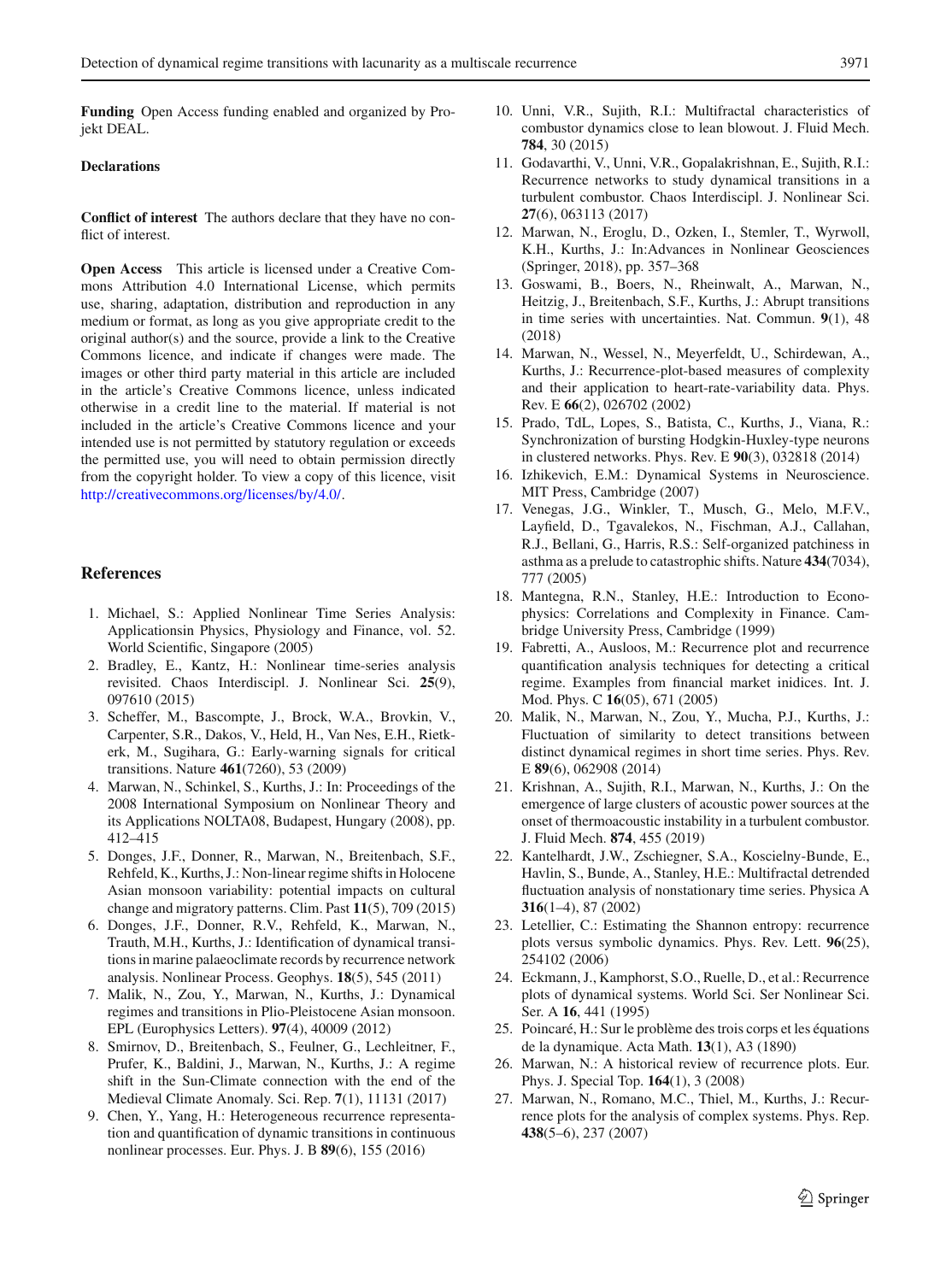- <span id="page-17-0"></span>28. Corso, G., Prado, TdL, Lima, GZdS, Kurths, J., Lopes, S.R.: Quantifying entropy using recurrence matrix microstates. Chaos Interdiscip. J. Nonlinear Sci. **28**(8), 083108 (2018)
- <span id="page-17-1"></span>29. Mandelbrot, B.B.: The Fractal Geometry of Nature, vol. 173. WH freeman, New York (1983)
- <span id="page-17-2"></span>30. Plotnick, R.E., Gardner, R.H., Hargrove, W.W., Prestegaard, K., Perlmutter, M.: Lacunarity analysis: a general technique for the analysis of spatial patterns. Phys. Rev. E **53**(5), 5461 (1996)
- <span id="page-17-3"></span>31. Cheng, Q.: Multifractal modeling and lacunarity analysis. Math. Geol. **29**(7), 919 (1997)
- <span id="page-17-4"></span>32. Jacob, R., Harikrishnan, K., Misra, R., Ambika, G.: Measure for degree heterogeneity in complex networks and its application to recurrence network analysis. Roy. Soc. Open Sci. **4**(1), 160757 (2017)
- <span id="page-17-5"></span>33. Malhi, Y., Román-Cuesta, R.M.: Analysis of lacunarity and scales of spatial homogeneity in IKONOS images of Amazonian tropical forest canopies. Remote Sens. Environ. **112**(5), 2074 (2008)
- <span id="page-17-6"></span>34. Gomides, A.V.M., de Paula Gonçalves, L.J., Silva, L.R., Backes, A.R.: In: 2018 7th Brazilian Conference on Intelligent Systems (BRACIS) (IEEE, 2018), pp. 307–311
- <span id="page-17-7"></span>35. Marwan, N., Saparin, P., Kurths, J.: Measures of complexity for 3D image analysis of trabecular bone. Eur. Phys. J. Special Top. **143**(1), 109 (2007)
- <span id="page-17-8"></span>36. Gaite, J.: Fractal analysis of the large-scale stellar mass distribution in the Sloan Digital Sky Survey. J. Cosmol. Astropart. Phys. **2018**(07), 010 (2018)
- <span id="page-17-9"></span>37. Karperien, A., Jelinek, H., Milosevic, N., Cracow, P.: In: 8th European Conference on Mathematical and Theoretical Biology (2011)
- <span id="page-17-10"></span>38. Tony, J., Gopalakrishnan, E., Sreelekha, E., Sujith, R.I.: Detecting deterministic nature of pressure measurements from a turbulent combustor. Phys. Rev. E **92**(6), 062902 (2015)
- <span id="page-17-11"></span>39. Takens, F.: In: Dynamical systems and turbulence Warwick 1980. Springer 1981, pp. 366–381
- <span id="page-17-12"></span>40. Cao, L.: Practical method for determining the minimum embedding dimension of a scalar time series. Physica D **110**(1–2), 43 (1997)
- <span id="page-17-13"></span>41. Pecora, L.M., Moniz, L., Nichols, J., Carroll, T.L.: A unified approach to attractor reconstruction. Chaos Interdiscip. J. Nonlinear Sci. **17**(1), 013110 (2007)
- <span id="page-17-14"></span>42. Kantz, H.: A robust method to estimate the maximal Lyapunov exponent of a time series. Phys. Lett. A **185**(1), 77 (1994)
- <span id="page-17-15"></span>43. Webber Jr, C.L., Marwan, N.: Theory and Best Practices (2015)
- <span id="page-17-16"></span>44. Marwan, N.: How to avoid potential pitfalls in recurrence plot based data analysis. Int. J. Bifurcat. Chaos **21**(04), 1003 (2011)
- <span id="page-17-17"></span>45. Kraemer, K.H., Marwan, N.: Border effect corrections for diagonal line based recurrence quantification analysis measures. Phys. Lett. A **383**(34), 125977 (2019)
- <span id="page-17-18"></span>46. Quan, Y., Xu, Y., Sun, Y., Luo, Y.: Proceedings of the IEEE Conference On Computer Vision and Pattern Recognition, pp. 160–167 (2014)
- <span id="page-17-19"></span>47. Karperien, A.L., Jelinek, H.F.: The Fractal Geometry of the Brain, pp. 13–43. Springer, New York (2016)
- <span id="page-17-20"></span>48. Dong, P.: Test of a new lacunarity estimation method for image texture analysis. Int. J. Remote Sens. **21**(17), 3369 (2000)
- <span id="page-17-21"></span>49. Ivanovici, M., Richard, N., Decean, H.: Fractal dimension and lacunarity of psoriatic lesions-a colour approach. Medicine **6**(4), 7 (2009)
- <span id="page-17-22"></span>50. Allain, C., Cloitre, M.: Characterizing the lacunarity of random and deterministic fractal sets. Phys. Rev. A **44**(6), 3552 (1991)
- <span id="page-17-23"></span>51. Alber, M., Peinke, J.: Improved multifractal box-counting algorithm, virtual phase transitions, and negative dimensions. Phys. Rev. E **57**(5), 5489 (1998)
- <span id="page-17-24"></span>52. Feagin, R., Wu, X., Feagin, T.: Edge effects in lacunarity analysis. Ecol. Model. **201**(3–4), 262 (2007)
- <span id="page-17-25"></span>53. Valous, N., Xiong, W., Halama, N., Zörnig, I., Cantre, D., Wang, Z., Nicolai, B., Verboven, P., Moraleda, R Rojas: Multilacunarity as a spatial multiscale multi-mass morphometric of change in the meso-architecture of plant parenchyma tissue. Chaos Interdiscip. J. Nonlinear Sci. **28**(9), 093110 (2018)
- <span id="page-17-26"></span>54. Bacry, E., Delour, J., Muzy, J.F.: Multifractal random walk. Phys. Rev. E **64**(2), 026103 (2001)
- <span id="page-17-27"></span>55. Babinec, P., Kučera, M., Babincová, M.: Global characterization of time series using fractal dimension of corresponding recurrence plots: from dynamical systems to heart physiology. Harmon Fractal Image Anal. **1**, 87 (2005)
- <span id="page-17-28"></span>56. Lin, B., Yang, Z.: A suggested lacunarity expression for Sierpinski carpets. J. Phys. A: Math. Gen. **19**(2), L49 (1986)
- <span id="page-17-29"></span>57. Webber, C.: Recurrence quantification of fractal structures. Front. Physiol. **3**, 382 (2012)
- <span id="page-17-30"></span>58. Donner, R.V., Heitzig, J., Donges, J.F., Zou, Y., Marwan, N., Kurths, J.: The geometry of chaotic dynamics a complex network perspective. Eur. Phys. J. B **84**(4), 653 (2011)
- <span id="page-17-31"></span>59. Tibshirani, R.J., Efron, B.: An introduction to the bootstrap. Monograph Stat. Appl. Probabil. **57**, 1 (1993)
- 60. Lancaster, G., Iatsenko, D., Pidde, A., Ticcinelli, V., Stefanovska, A.: Surrogate data for hypothesis testing of physical systems. Phys. Rep. **748**, 1 (2018)
- <span id="page-17-32"></span>61. Marwan, N., Schinkel, S., Kurths, J.: Recurrence plots 25 years later-Gaining confidence in dynamical transitions. EPL (Europhysics Letters) **101**(2), 20007 (2013)
- <span id="page-17-33"></span>62. Ott, E.: Chaos in Dynamical Systems. Cambridge University Press, Cambridge (2002)
- <span id="page-17-34"></span>63. Aballe, A., Bethencourt, M., Botana, F., Marcos, M.: Using wavelets transform in the analysis of electrochemical noise data. Electrochim. Acta **44**(26), 4805 (1999)
- <span id="page-17-35"></span>64. Kalmykov, Y.P., Coffey, W., Titov, S.: On the Brownian motion in a double-well potential in the overdamped limit. Physica A **377**(2), 412 (2007)
- <span id="page-17-36"></span>65. Gammaitoni, L., Hänggi, P., Jung, P., Marchesoni, F.: Stochastic Resonance. Rev. Mod. Phys. **70**(1), 223 (1998)
- <span id="page-17-37"></span>66. Ashwin, P., Wieczorek, S., Vitolo, R., Cox, P.: Tipping points in open systems: bifurcation, noise-induced and ratedependent examples in the climate system. Philosoph. Trans. R Soc. A Math. Phys. Eng. Sci. **370**(1962), 1166 (2012)
- <span id="page-17-38"></span>67. Kasthuri, P., Pavithran, I., Pawar, S.A., Sujith, R.I., Gejji, R., Anderson, W.: Dynamical systems approach to study thermoacoustic transitions in a liquid rocket combustor. Chaos Interdiscip. J. Nonlinear Sci. **29**(10), 103115 (2019)
- <span id="page-17-39"></span>68. Unni, V.R., Krishnan, A., Manikandan, R., George, N.B., Sujith, R.I., Marwan, N., Kurths, J.: On the emergence of